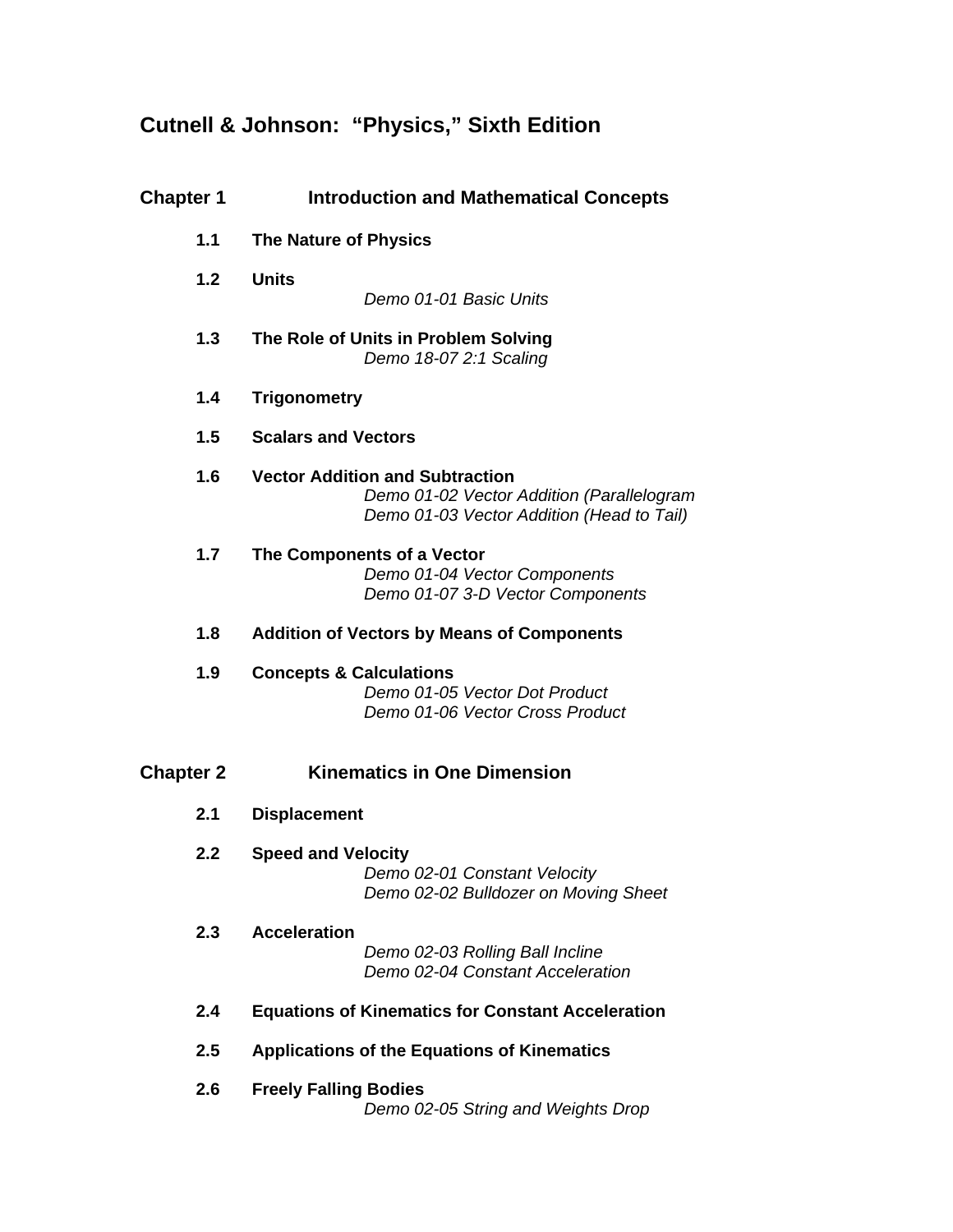*Demo 02-06 Reaction Time Falling Meter Stick Demo 02-07 Guinea and Feather Demo 03-04 Dropped Slinky Demo 03-05 Candle in Dropped Jar* 

## **2.7 Graphical Analysis of Velocity and Acceleration**  *Demo 02-01 Constant Velocity Demo 02-03 Rolling Ball Incline Demo 02-04 Constant Acceleration*

## **2.8 Concepts & Calculations**

## **Chapter 3 Kinematics in Two Dimensions**

- **3.1 Displacement, Velocity, and Acceleration**
- **3.2 Equations of Kinematics in Two Dimensions**

## **3.3 Projectile Motion**

*Demo 04-01 Shooter/Dropper Demo 04-02 Monkey Gun Demo 04-03 Vertical Gun on Car Demo 04-04 Vertical Gun on Accelerated Car Demo 04-05 Air Table Parabolas Demo 04-06 Range Gun* 

#### **3.4 Relative Velocity**

*Demo 02-02 Bulldozer on Moving Sheet Demo 04-08 Bulldozer on Moving Sheet (2D)* 

**3.5 Concepts & Calculations** 

## **Chapter 4 Forces and Newton's Laws of Motion**

**4.1 The Concepts of Force and Mass** 

## **4.2 Newton's First Law of Motion**

*Demo 05-01 Shifted Air Track Inertia Demo 05-02 Inertia Ball Demo 05-03 Foam Rock Demo 05-04 Tablecloth Jerk Demo 05-05 Eggs and Pizza Pan Demo 05-06 Pencil and Plywood* 

#### **4.3 Newton's Second Law of Motion**

*Demo 03-01 String and Weight Acceleration Demo 03-02 Atwood's Machine Demo 03-03 Acceleration with Spring*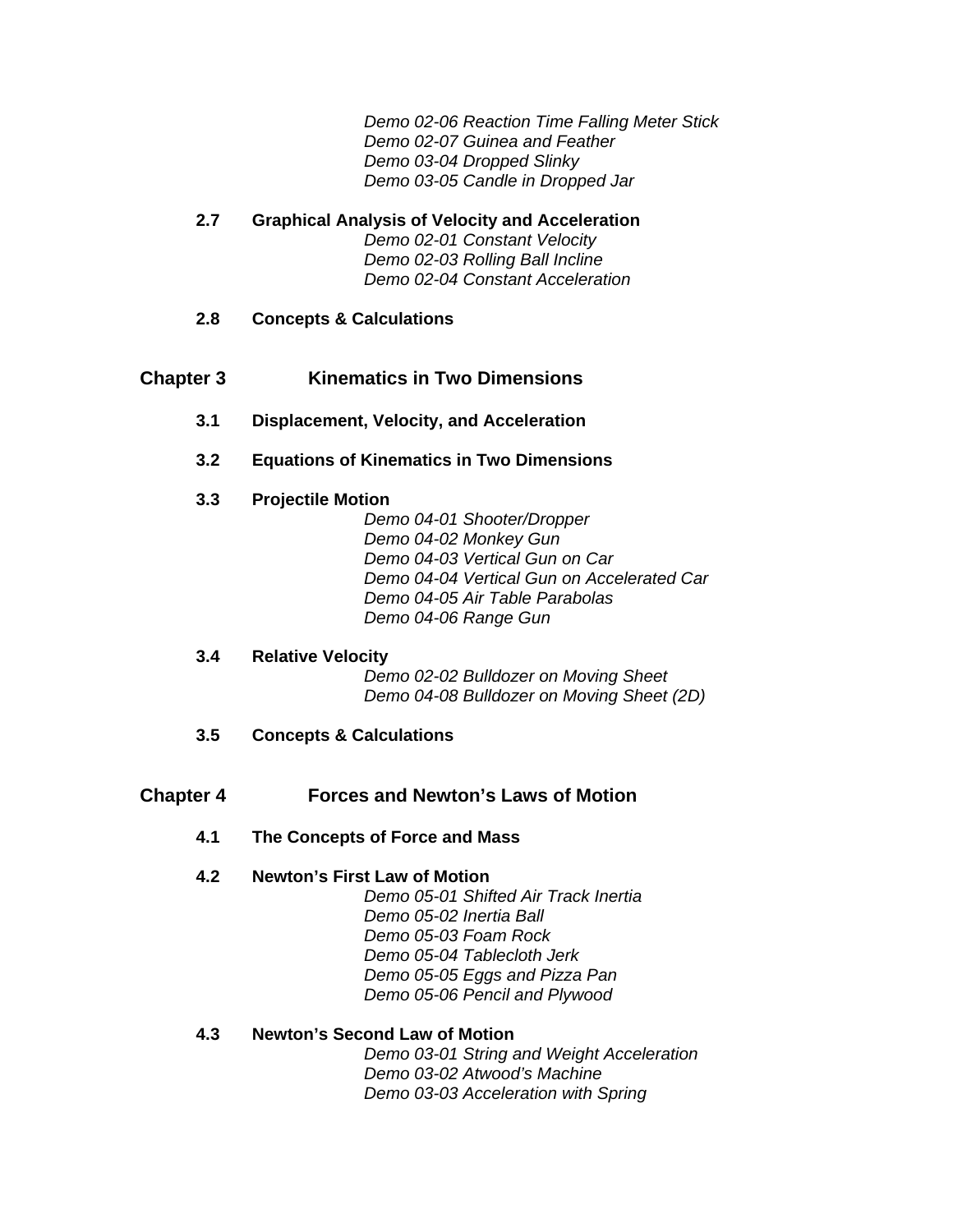## **4.4 The Vector Nature of Newton's Second Law of Motion**

*Demo 04-09 Sliding Weights with Triangle Demo 04-10 Sailing Upwind Demo 04-11 Local Vertical with Acceleration* 

## **4.5 Newton's Third Law of Motion**

*Demo 06-01 Reaction Gliders Demo 06-02 Reaction Gliders Momentum Conservation Demo 06-03 Car on Rolling Board Demo 06-04 Fan Car with Sail Demo 06-05 CO2 Rocket Demo 06-06 Water Rocket Demo 06-07 Fire Extinguisher Wagon Demo 06-08 Helicopter Rotor Demo 06-09 See-Saw Reaction Carts* 

## **4.6 Types of Forces: An Overview**

## **4.7 The Gravitational Force**

*Demo 17-03 Cavendish Balance Demo 02-05 String and Weights Drop Demo 02-06 Reaction Time Falling Meter Stick Demo 02-07 Guinea and Feather Demo 03-04 Dropped Slinky Demo 03-05 Candle in Dropped Jar Demo 17-01 Sections of a Cone Demo 17-02 Ellipse Drawing Board* 

## **4.8 The Normal Force**

## **4.9 Static and Kinetic Frictional Forces**

*Demo 07-01 Air Track Friction Demo 07-02 Static vs. Sliding Friction Demo 07-03 Area Dependence of Friction Demo 07-04 Weight Dependence of Friction Demo 07-05 Surface Dependence of Friction Demo 07-06 Stability of Rolling Car* 

#### **4.10 The Tension Force**

*Demo 10-04 Pulley Advantage Demo 10-05 Pulley and Scales* 

#### **4.11 Equilibrium Applications of Newton's Laws of Motion**

*Demo 10-01 Force Board Demo 10-02 Clothesline Demo 10-03 Load on Removable Incline* 

## **4.12 Nonequilibrium Applications of Newton's Laws of Motion**

*Demo 04-09 Sliding Weights with Triangle Demo 04-10 Sailing Upwind*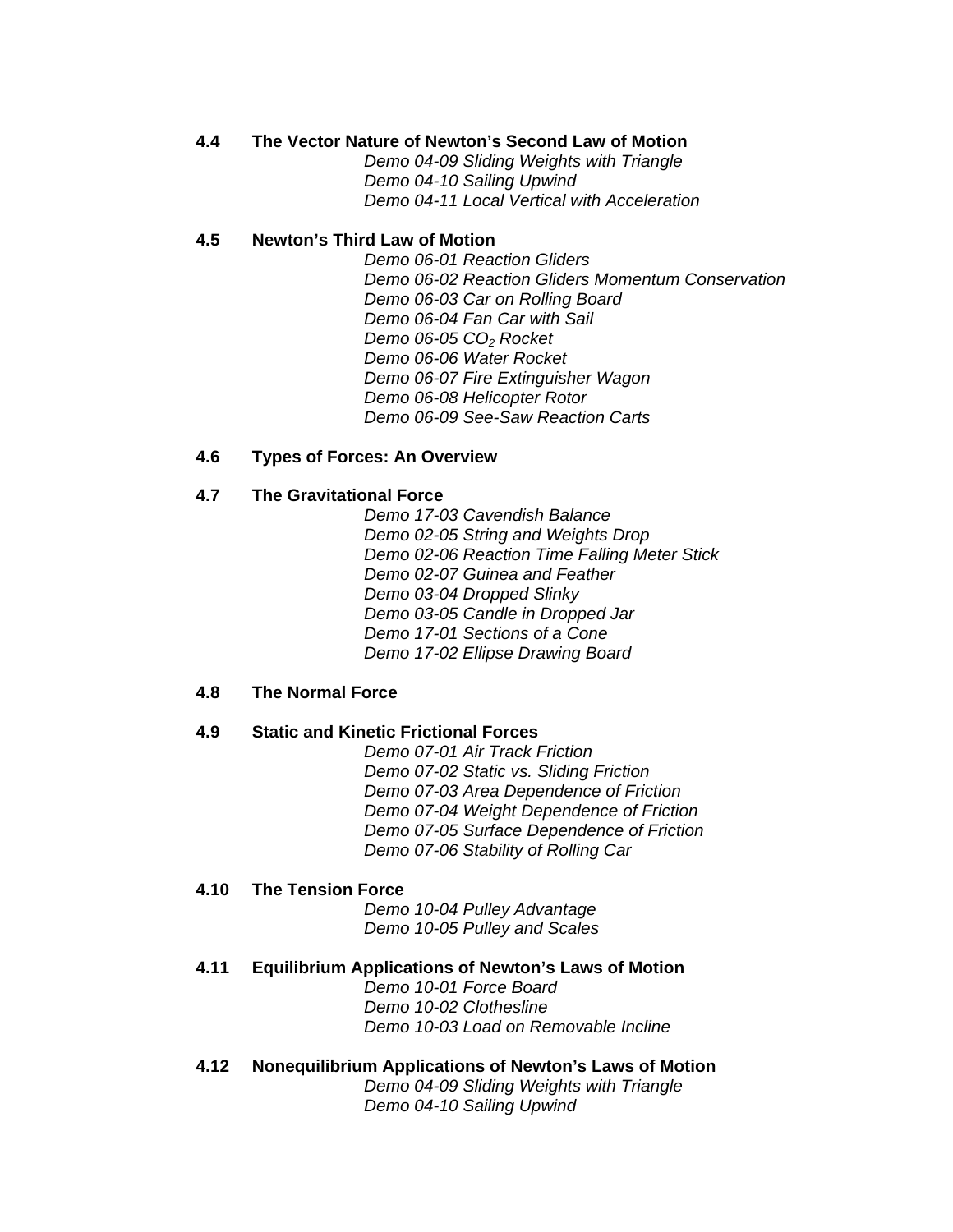## **4.13 Concepts & Calculations**

## **Chapter 5 Dynamics of Uniform Circular Motion**

#### **5.1 Uniform Circular Motion**

*Demo 12-01 Radian Disc Demo 12-02 Cycloid Generator* 

## **5.2 Centripetal Acceleration**

*Demo 12-03 Circle with Gap Demo 12-04 Rotating Disc with Erasers Demo 12-05 Spinning Disc with Water* 

## **5.3 Centripetal Force**

*Demo 12-06 Ball on Cord Demo 12-07 Coin on a Coat Hanger Demo 12-08 Plane on String Demo 12-09 Roundup Demo 12-10 Whirling Bucket of Water Demo 12-11 Centrifuge Hoops Demo 12-12 Water and Mercury Centrifuge Demo 12-13 Spinning Chain Demo 12-14 Rotating Rubber Wheel Demo 12-15 Centrifugal Governor* 

## **5.4 Banked Curves**

- **5.5 Satellites in Circular Orbits**  *Demo 17-01 Sections of a Cone Demo 17-02 Ellipse Drawing Board*
- **5.6 Apparent Weightlessness and Artificial Gravity**  *Demo 04-11 Local Vertical with Acceleration Demo 12-09 Roundup Demo 12-10 Whirling Bucket of Water*
- **5.7 Vertical Circular Motion**  *Demo 13-09 Loop the Loop*
- **5.8 Concepts & Calculations**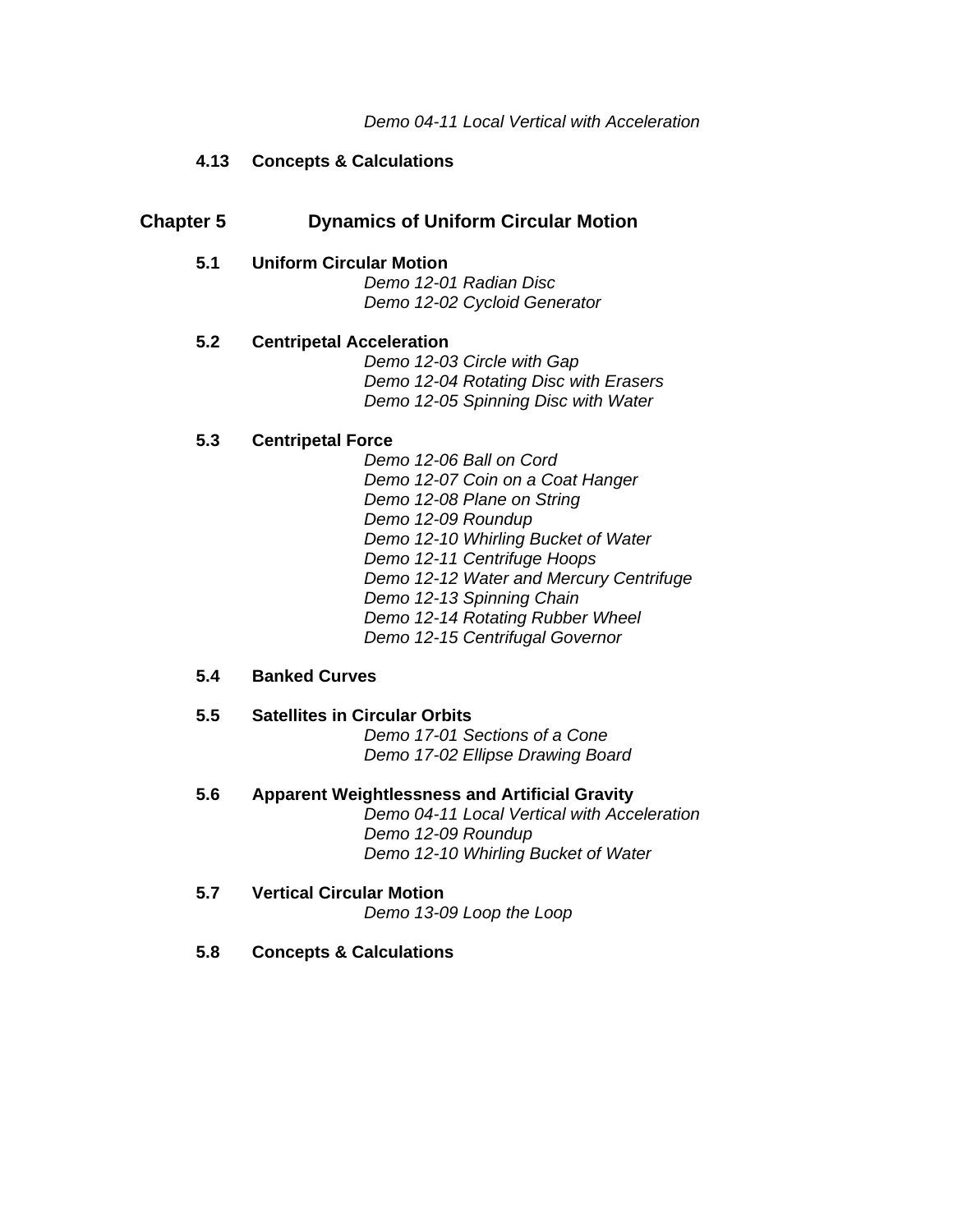| <b>Chapter 6</b> | <b>Work and Energy</b>                                                                                                                                                                  |
|------------------|-----------------------------------------------------------------------------------------------------------------------------------------------------------------------------------------|
| 6.1              | <b>Work Done by a Constant Force</b>                                                                                                                                                    |
| 6.2              | The Work-Energy Theorem and Kinetic Energy<br>Demo 08-02 Spring Pong Gun<br>Demo 08-03 Spring Jumper<br>Demo 08-04 X-Squared Spring Energy Dependence<br>Demo 08-05 High Bounce Paradox |
| 6.3              | <b>Gravitational Potential Energy</b><br>Demo 08-01 Pile Driver                                                                                                                         |
| 6.4              | <b>Conservative vs. Nonconservative Forces</b>                                                                                                                                          |
| 6.5              | The Conservation of Mechanical Energy<br>Demo 08-06 Energy Well Track<br>Demo 08-07 Galileo's Pendulum<br>Demo 08-08 Bowling Ball Pendulum<br>Demo 08-09 Triple Track                   |
| 6.6              | Nonconservative Forces and the Work-Energy Theorem<br>Demo 08-10 Hand Cranked Generator<br>Demo 08-11 Generator Driven by Falling Weight                                                |
| 6.7              | <b>Power</b><br>Demo 08-12 Prony Brake                                                                                                                                                  |
| 6.8              | Other Forms of Energy and the Conservation of Energy                                                                                                                                    |
| 6.9              | <b>Work Done by a Variable Force</b>                                                                                                                                                    |
| 6.10             | <b>Concepts &amp; Calculations</b>                                                                                                                                                      |
| <b>Chapter 7</b> | <b>Impulse and Momentum</b>                                                                                                                                                             |
| 7.1              | The Impulse-Momentum Theorem<br>Demo 11-09 Egg in Sheet<br>Demo 11-10 Pile Driver with Foam Rubber                                                                                      |
| 7.2              | The Principle of Conservation of Linear Momentum<br>Demo 06-01 Reaction Gliders<br>Demo 06-02 Reaction Gliders Momentum Conservation<br>Demo 06-03 Car on Rolling Board                 |
| 7.3              | <b>Collisions in One Dimension</b><br>Demo 11-01 Colliding Balls<br>Demo 11-02 Equal and Unequal Mass Collisions<br>Demo 11-03 Elastic and Inelastic Collisions                         |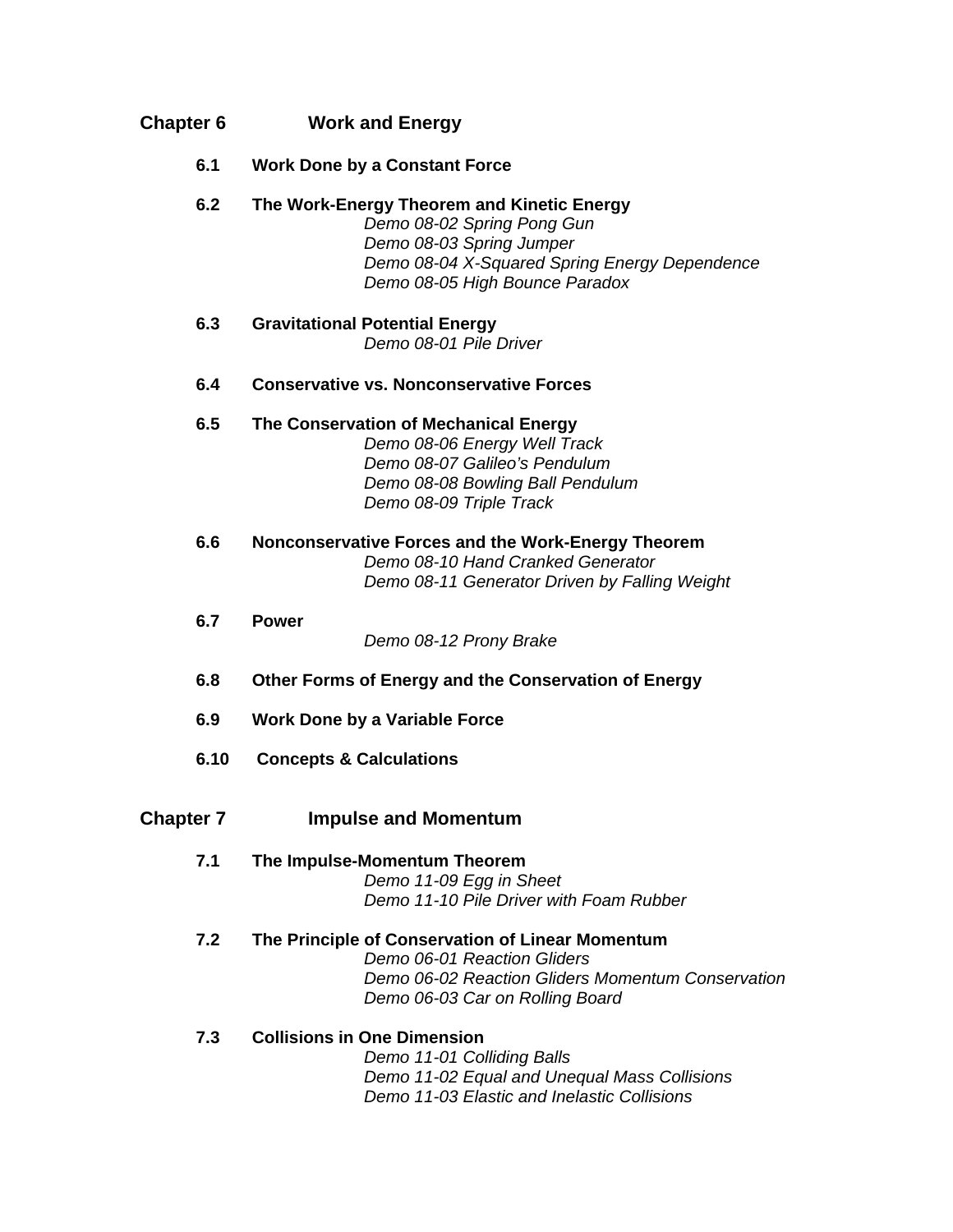*Demo 11-04 Coefficient of Restitution Demo 11-11 Ballistic Pendulum Demo 11-05 High Bounce* 

## **7.4 Collisions in Two Dimensions**

*Demo 11-06 Air Table Collisions (Equal Mass) Demo 11-07 Air Table Collisions (Unequal Mass) Demo 11-08 Air Table Collisions (Inelastic)* 

## **7.5 Center of Mass**

*Demo 09-09 Air Table Center of Mass* 

## **7.6 Concepts & Calculations**

## **Chapter 8 Rotational Kinematics**

**8.1 Rotational Motion and Angular Displacement**  *Demo 12-01 Radian Disc* 

## **8.2 Angular Velocity and Angular Acceleration**

*Demo 13-01 Angular Acceleration Machine Demo 13-02 Bike Wheel Angular Acceleration Demo 13-03 Air Rotator With Deflectors* 

## **8.3 The Equations of Rotational Kinematics**

#### **8.4 Angular Variables and Tangential Variables**

*Demo 13-10 Penny Drop Stick Demo 13-11 Hinged Stick and Ball Demo 13-12 Center of Percussion* 

## **8.5 Centripetal Acceleration and Tangential Acceleration**

*Demo 12-03 Circle with Gap Demo 12-04 Rotating Disc with Erasers Demo 12-05 Spinning Disc with Water* 

#### **8.6 Rolling Motion**

*Demo 13-04 Rolling Bodies on Incline Demo 13-05 Spool on Incline Demo 13-06 Bike Wheel on Incline Demo 13-07 Spool with Wrapped Ribbon Demo 13-08 Maxwell's Yoyo* 

## **8.7 The Vector Nature of Angular Variables**

**8.8` Concepts & Calculations**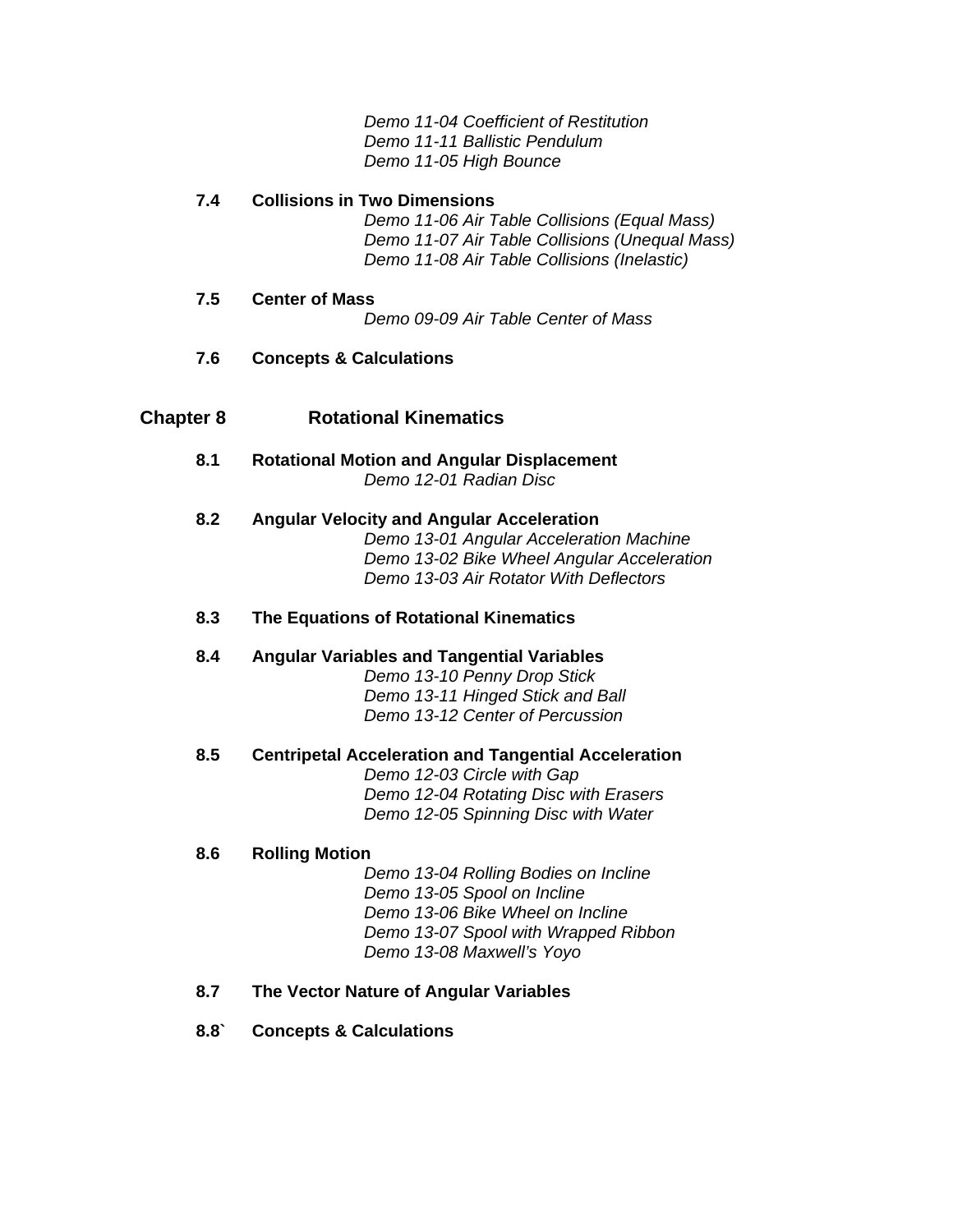## **Chapter 9 Rotational Dynamics**

## **9.1 The Actions of Forces and Torques on Rigid Objects**

*Demo 10-06 Simple Machines Demo 10-07 Levers Demo 10-08 Horizontal Boom Demo 10-09 Arm Model Demo 10-10 Torque Bar Demo 10-11 Hinge Board Demo 10-12 Torque Wrench* 

## **9.2 Rigid Objects in Equilibrium**

*Demo 10-13 Torque Wheel Demo 10-14 Balancing Meter Stick Demo 10-15 Meter Stick on Fingers Demo 10-16 Bridge and Truck Demo 10-17 Roberval Balance Demo 10-18 Ladder Forces Demo 10-19 Broom Stand Demo 10-20 Bed of Nails Demo 10-21 Egg Crusher* 

## **9.3 Center of Gravity**

*Demo 09-01 Stability Demo 09-02 Irregular Object Center of Mass Demo 09-03 Center of Mass Disc Demo 09-04 Chair on Pedestal Demo 09-05 Clown on Rope Demo 09-06 Double Cone on Incline Demo 09-07 Loaded Disc Demo 09-08 Toppling Cylinders* 

## **9.4 Newton's Second Law for Rotational Motion About a Fixed Axis**

*Demo 13-01 Angular Acceleration Machine Demo 13-02 Bike Wheel Angular Acceleration Demo 13-03 Air Rotator With Deflectors* 

#### **9.5 Rotational Work and Energy**

*Demo 13-04 Rolling Bodies on Incline Demo 13-05 Spool on Incline Demo 13-06 Bike Wheel on Incline Demo 13-07 Spool with Wrapped Ribbon Demo 13-08 Maxwell's Yoyo* 

#### **9.6 Angular Momentum**

*Demo 14-01 Marbles and Funnel Demo 14-02 Train on a Circular Track Demo 14-03 Tail Wags Dog Demo 14-04 Rotating Stool with Weights Demo 14-05 Rotating Stool and Long Bar Demo 14-06 Rotating Stool and Bicycle Wheel*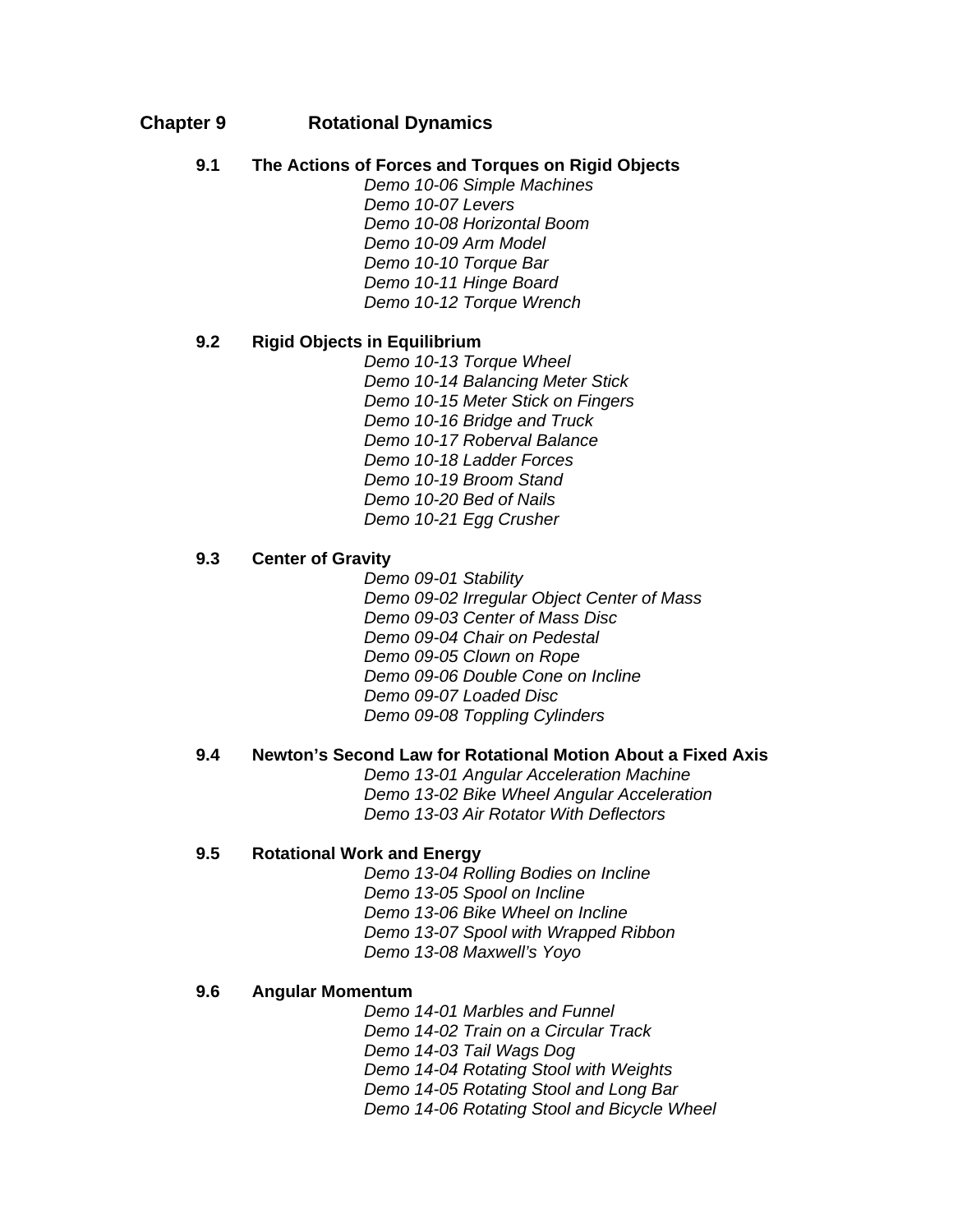*Demo 14-07 Gyroscopic Stability Demo 14-08 Wheel and Brake Demo 14-09 Satellite Derotator Demo 13-13 Foucault Pendulum Demo 13-14 Coriolis Effect Demo 15-01 Bike Wheel Precession Demo 15-02 Gyroscope with Adjustable Weights Demo 15-03 Bike Wheel on Gimbals Demo 15-04 Double Bike Wheel Demo 15-05 Motorized Gyroscope Demo 16-01 Static/Dynamic Balance Demo 16-02 Football Spin Demo 16-03 Tippy Top Demo 16-0418 Ship Stabilizer Demo 16-05 Spinning Rod and Hoop on Wire Demo 16-06 Stable and Unstable Axes of Rotation* 

## **9.7 Concepts & Calculations**

## **Chapter 10 Simple Harmonic Motion and Elasticity**

#### **10.1 The Ideal Spring and Simple Harmonic Motion**

*Demo 19-02 Mass on Spring Demo 19-03 Air Track Simple Harmonic Motion Demo 19-14 Periodic Non-Simple Harmonic Motion Demo 19-15 Inertia Balance* 

#### **10.2 Simple Harmonic Motion and the Reference Circle**

*Demo 19-01 Tuning Fork with Light Demo 19-11 Circular Motion vs. Spring and Weight Demo 19-12 Circular Motion vs. Pendulum Demo 19-13 Phase Shift Demo 19-17 Lissajous Figures* 

#### **10.3 Energy and Simple Harmonic Motion**

#### **10.4 The Pendulum**

*Demo 19-06 4:1 Pendula Demo 19-05 Different Mass Pendula Demo 19-04 Torsion Pendulum Demo 19-07 Hoops and Arcs Demo 19-08 Pendulum with Large Amplitude Demo 19-09 Physical Pendulum Demo 19-10 Variable Angle Pendulum Demo 19-16 Pendulum Waves Demo 20-07 Coupled Pendula Demo 20-08 Wilberforce Pendulum* 

#### **10.5 Damped Harmonic Motion**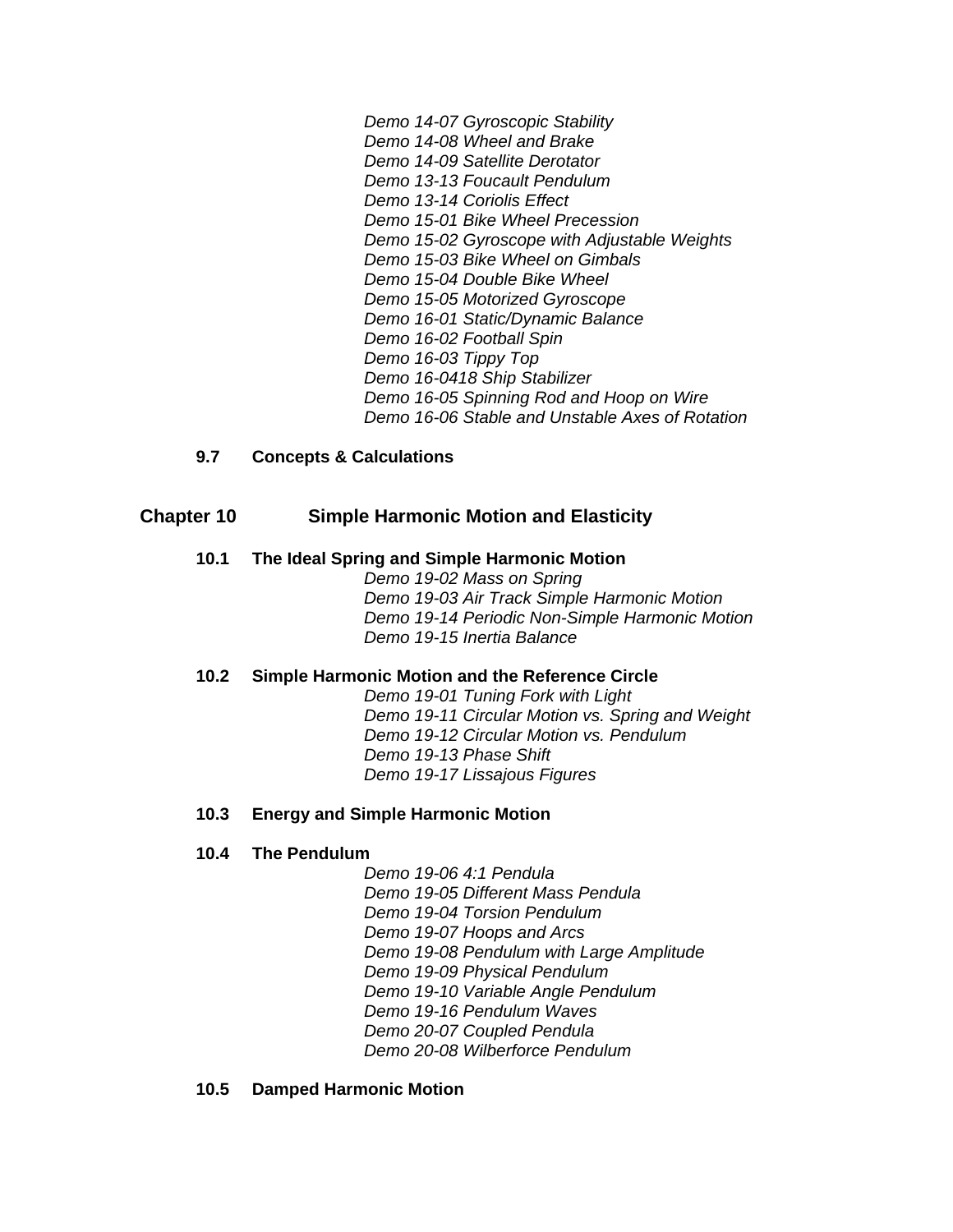## **10.6 Driven Harmonic Motion and Resonance**

*Demo 20-01 Bowling Ball Pendulum Resonance Demo 20-02 Resonant Driven Pendula Demo 20-03 Driven Spring and Weight Demo 20-04 Pump Pendulum Demo 20-05 Reed Tachometer Demo 20-06 Glass Breaking with Sound* 

#### **10.7 Elastic Deformation**

## **10.8 Stress, Strain, and Hooke's Law**

*Demo 18-01 Hooke's Law Demo 18-02 Spring in Series and Parallel Demo 18-03 Torsion Rod Demo 18-04 Elastic Limits Demo 18-05 Young's Modulus Demo 18-06 Bending Beams Demo 18-08 Bologna Bottle Demo 18-09 Elasticity at Low Temperatures* 

## **10.9 Concepts & Calculations**

## **Chapter 11 Fluids**

## **11.1 Mass Density**

#### **11.2 Pressure**

*Demo 26-03 Magdeburg Hemispheres Demo 26-04 Adhesion Plates Demo 26-05 Crush Can Demo 26-06 Vacuum Bazooka Demo 26-07 Barrel Crush Demo 26-08 Air Pressure Lift Demo 26-09 Inertia Shingles Demo 26-10 Rubber Sheet Lifting Chair* 

## **11.3 Pressure and Depth in a Static Fluid**

*Demo 27-01 Same Level Tubes Demo 27-02 Pressure vs. Depth Demo 27-03 Pressure vs. Depth in Water and Alcohol Demo 27-04 Pressure Independent of Direction Demo 27-05 Water/Air Compression Demo 27-06 Water and Mercury U-tube Demo 29-15 Toricelli's Tank* 

#### **11.4 Pressure Gauges**

*Demo 26-01 Mercury Barometer in Vacuum Demo 26-02 Aneroid Barometer in Vacuum* 

**11.5 Pascal's Principle**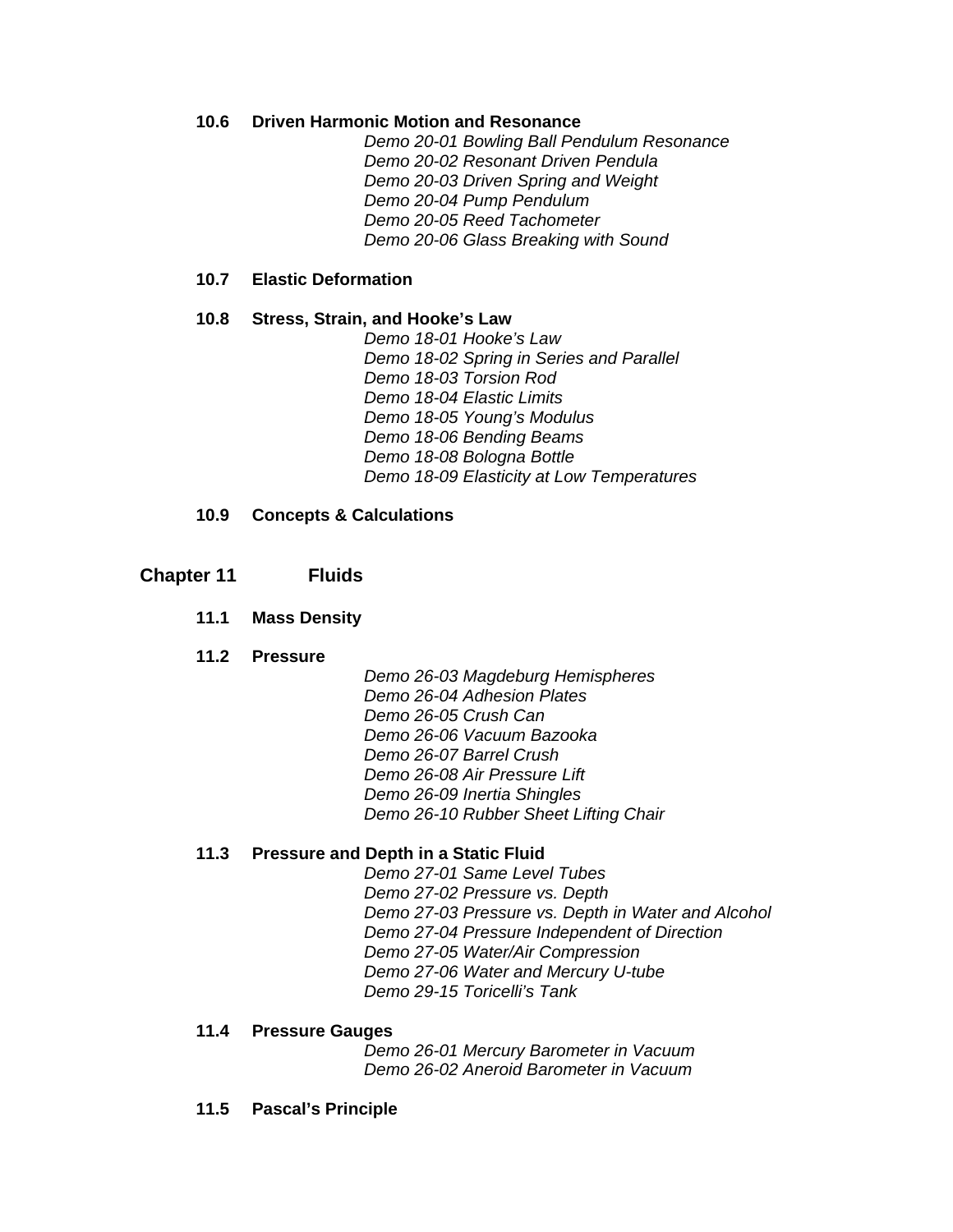*Demo 27-07 Hydraulic Press Demo 27-08 Hydrostatic Paradox* 

#### **11.6 Archimedes' Principle**

*Demo 28-02 Weight of Air Demo 28-03 Buoyant Force Demo 28-04 Archimedes' Principle Demo 28-05 Board and Weights Float Demo 28-06 Different Density Wood Demo 28-01 Hydrometer Demo 28-07 Density Ball Demo 28-08 Density Balls in Beans Demo 28-09 Battleship in Bathtub Demo 28-10 Buoyancy in Various Liquids Demo 28-11 Floating Square Bar Demo 28-12 Helium Balloon in Glass Jar Demo 28-13 Helium Balloon in Liquid Nitrogen Demo 28-14 Cartesian Diver* 

#### **11.7 Fluids in Motion**

*Demo 29-07 Vortex Cannon Demo 29-09 Tornado Tube Demo 29-10 Siphon Demo 29-14 Water Hammer Demo 29-16 Accelerometers Demo 29-17 Paraboloid of Revolution Demo 29-18 Rotating Water Troughs* 

#### **11.8 The Equation of Continuity**

*Demo 29-11 Syringe Water Velocity* 

#### **11.9 Bernoulli's Equation**

*Demo 29-12 Uniform Pressure Drop Demo 29-13 Bernoulli's Principle* 

#### **11.10 Applications of Bernoulli's Equation**

*Demo 29-01 Pitot Tube Demo 29-02 Flettner Rotor Demo 29-03 Curve Balls Demo 29-04 Floating Ball in Air Jet Demo 29-05 Suspended Plate in Air Jet Demo 29-06 Suspended Parallel Cards Demo 29-15 Toricelli's Tank* 

#### **11.11 Viscous Flow**

*Demo 31-01 Air Friction Demo 31-02 Viscous Drag Demo 31-03 Ball Drop Demo 31-04 Gas Viscosity Change with Temperature Demo 31-05 Viscosity of Alcohol at Low Temperatures Demo 31-06 Oil Viscosity*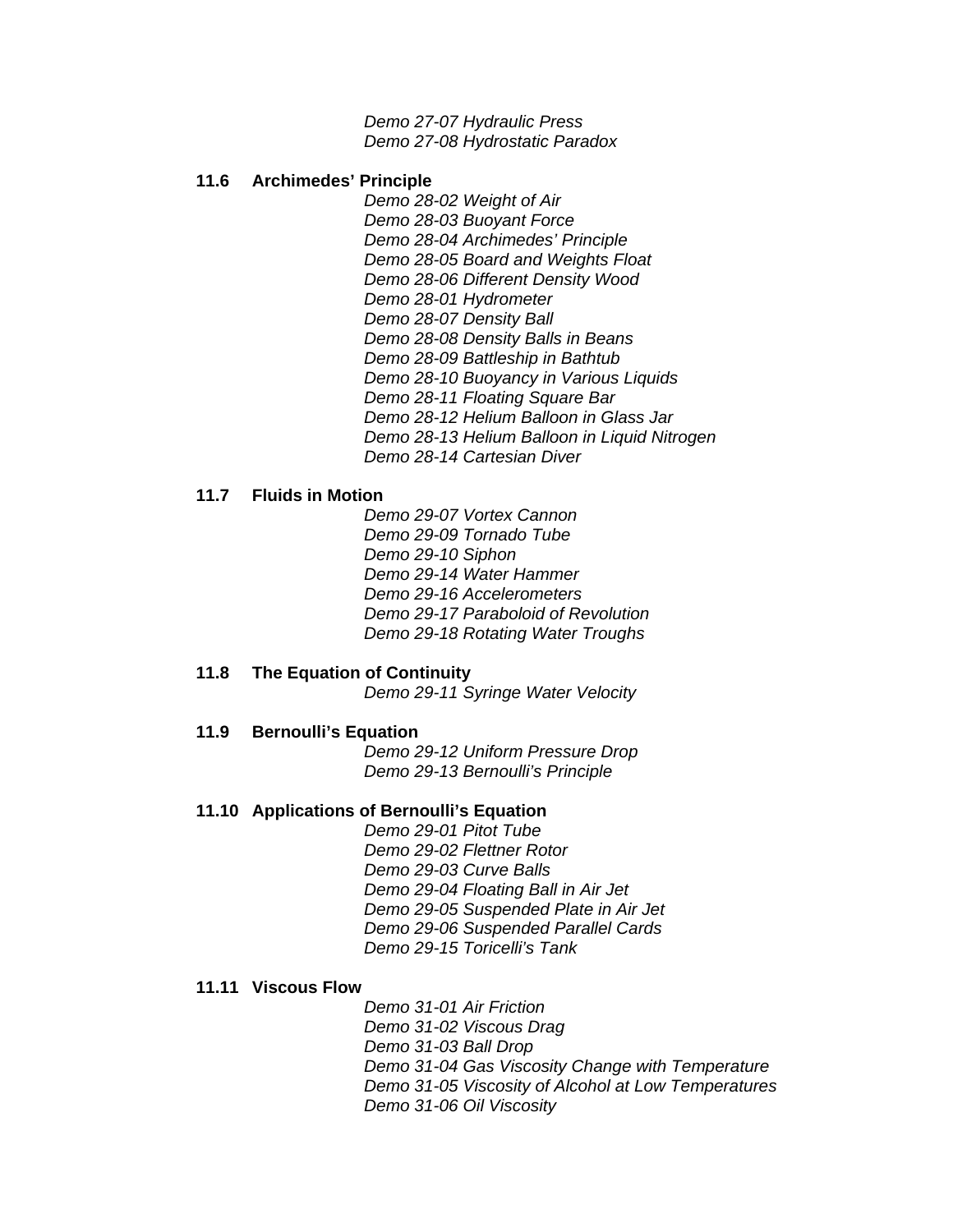#### *Demo 29-08 Un-mixing*

#### **11.12 Concepts & Calculations**

### **Also Relevant: Chapter 30 Surface Tension**

*Demo 30-01 Surface Tension Disc Demo 30-02 Floating Metal Sheet Demo 30-03 Soap Film Pull-up Demo 30-04 Soap Film Shapes Demo 30-05 Two Soap Bubbles Demo 30-06 Minimum Energy Thread Demo 30-07 Capillary Action Demo 30-08 Capillary Tubes* 

## **Chapter 12 Temperature and Heat**

#### **12.1 Common Temperature Scales**

#### **12.2 The Kelvin Temperature Scale**  *Demo 36-02 Pressure vs. Temperature*

#### **12.3 Thermometers**

*Demo 32-06 Thermal Expansion of Air Demo 32-07 Thermal Expansion of Water* 

#### **12.4 Linear Thermal Expansion**

*Demo 32-05 Thermal Expansion Demo 32-01 Thermal Expansion of Wire Demo 32-02 Bimetallic Strip Demo 32-03 Thermostat Model Demo 32-04 Pin Breaker* 

#### **12.5 Volume Thermal Expansion**

*Demo 32-06 Thermal Expansion of Air Demo 32-07 Thermal Expansion of Water Demo 32-08 Negative Expansion Coefficient of Water* 

#### **12.6 Heat and Internal Energy**

#### **12.7 Heat and Temperature Change: Specific Heat Capacity**

*Demo 32-11 Specific Heat Demo 32-12 Specific Heat with Rods and Wax Demo 32-13 Boiling Water in a Paper Cup Demo 32-14 Water Balloon Heat Capacity* 

#### **12.8 Heat and Phase Change: Latent Heat**

## **12.9 Equilibrium Between Phases of Matter**  *Demo 35-01 Liquid Nitrogen in Balloon*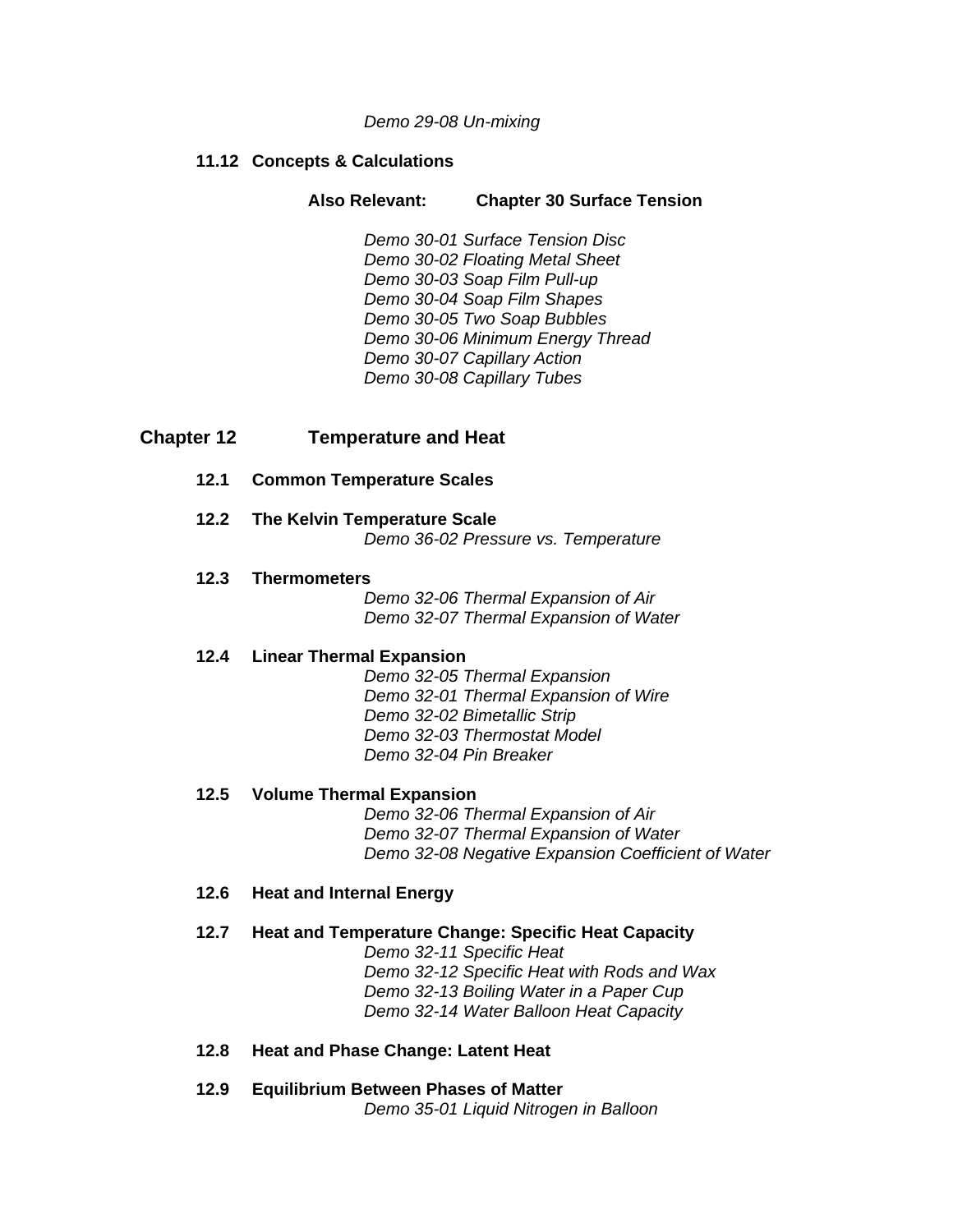*Demo 35-02 Boil Water Under Reduced Pressure Demo 35-03 CO2 Critical Point Demo 35-04 Drinking Bird Demo 35-05 Freezing by Boiling Demo 35-06 Cryophorus Demo 35-07 Ice Bomb Demo 35-08 Regelation Demo 35-09 Helium and CO2 Balloons in Liquid Nitrogen Demo 35-10 Sublimation of CO2 Demo 35-11 Slime Ball* 

- **12.10 Humidity**
- **12.11 Concepts & Calculations**

## **Chapter 13 The Transfer of Heat**

**13.1 Convection** 

*Demo 33-07 Convection Currents Demo 33-06 Insulation (Dewar Flasks)* 

#### **13.2 Conduction**

*Demo 33-01 Thermal Conductivity Demo 33-02 Leidenfrost Phenomenon Demo 33-06 Insulation (Dewar Flasks)* 

## **13.3 Radiation**

*Demo 33-03 Radiometer Demo 33-04 Two Can Radiation Demo 33-05 Radiation Cube Demo 33-06 Insulation (Dewar Flasks)* 

#### **13.4 Applications**

**13.5 Concepts & Calculations** 

## **Chapter 14 The Ideal Gas Law and Kinetic Theory**

**14.1 Molecular Mass, the Mole, and Avogadro's Number** 

## **14.2 The Ideal Gas Law**

*Demo 36-01 Pressure vs. Volume Demo 36-02 Pressure vs. Temperature* 

#### **14.3 Kinetic Theory of Gases**

*Demo 36-03 Temperature Increase Simulation Demo 36-04 Pressure vs. Volume Simulation*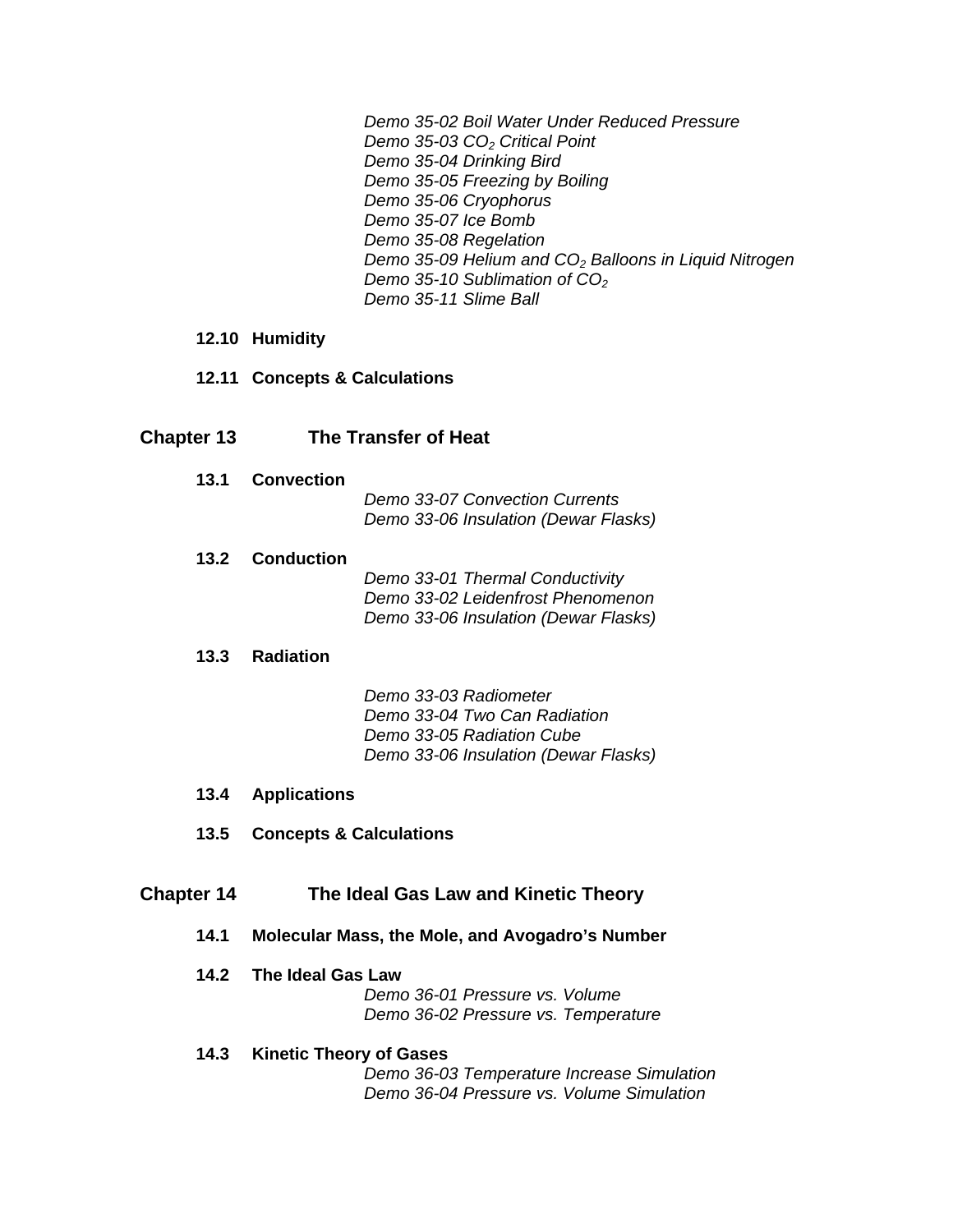*Demo 36-05 Equipartition of Energy Simulation Demo 36-06 Mercury Kinetic Theory Demo 36-07 Brownian Motion Demo 36-08 Brownian Motion Simulation Demo 36-13 Free Expansion Simulation Demo 36-12 Gaussian Curve* 

#### **14.4 Diffusion**

*Demo 36-09 Diffusion Demo 36-10 Diffusion Simulation Demo 36-11 Bromine Diffusion* 

## **14.5 Concepts & Calculations**

## **Chapter 15 Thermodynamics**

- **15.1 Thermodynamic Systems and Their Surroundings**
- **15.2 The Zeroth Law of Thermodynamics**

## **15.3 The First Law of Thermodynamics**

*Demo 34-01 Drill and Dowel Demo 34-02 Mechanical Equivalent of Heat Demo 34-08 Cork Popper* 

#### **15.4 Thermal Processes**

## **15.5 Thermal Processes Using an Ideal Gas**

*Demo 36-01 Pressure vs. Volume Demo 36-02 Pressure vs. Temperature Demo 34-03 CO2 Expansion Cooling Demo 34-04 Adiabatic Expansion Demo 34-05 Fire Syringe* 

#### **15.6 Specific Heat Capacities**

- **15.7 The Second Law of Thermodynamics**
- **15.8 Heat Engines**

*Demo 34-06 Stirling Engine Demo 34-07 Hero's Engine* 

- **15.9 Carnot's Principle and the Carnot Engine**  *Demo 34-06 Stirling Engine*
- **15.10 Refrigerators, Air Conditioners, and Heat Pumps**  *Demo 38-03 Thermoelectric Heat Pump*
- **15.11 Entropy**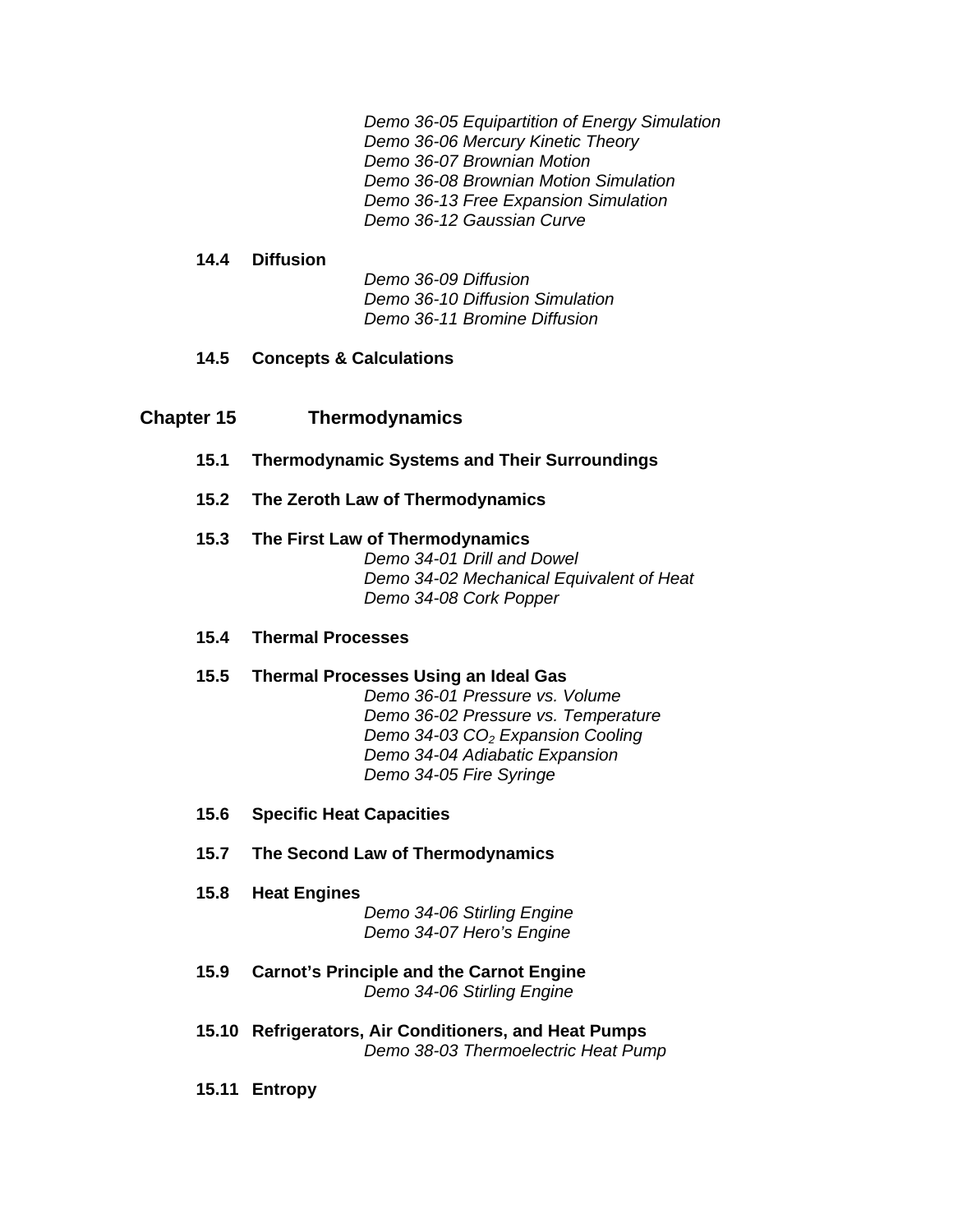## **15.12 The Third Law of Thermodynamics**

### **15.13 Concepts and Calculations**

## **Chapter 16 Waves and Sound**

#### **16.1 The Nature of Waves**

*Demo 21-01 Wave on Rope Demo 21-04 Torsional Waves Demo 21-06 Longitudinal Wave Model Demo 21-07 Longitudinal Slinky Waves Demo 19-16 Pendulum Waves* 

#### **16.2 Periodic Waves**

*Demo 21-04 Torsional Waves* 

#### **16.3 The Speed of a Wave on a String**

*Demo 21-05 Wave Speed Demo 21-03 Tension Dependence of Wave Speed Demo 21-02 Pulse on Moving Chain Demo 23-01 Guitar and Scope Demo 23-02 Sonometer* 

#### **16.4 The Mathematical Description of a Wave**

#### **16.5 The Nature of Sound**

*Demo 21-06 Longitudinal Wave Model Demo 21-07 Longitudinal Slinky Waves Demo 24-01 Siren in Vacuum Demo 24-02 Siren Disc Demo 24-03 Gear and Card Demo 24-04 Cutaway Speaker* 

#### **16.6 The Speed of Sound**

*Demo 24-05 Sound Velocity at Different Temperatures Demo 24-06 Sound in Helium* 

- **16.7 Sound Intensity**  *Demo 24-09 Acoustic Coupling*
- **16.8 Decibels**
- **16.9 The Doppler Effect**  *Demo 24-13 Doppler Effect*
- **16.10 Applications of Sound in Medicine**
- **16.11 The Sensitivity of the Human Ear**
- **16.12 Concepts and Calculations**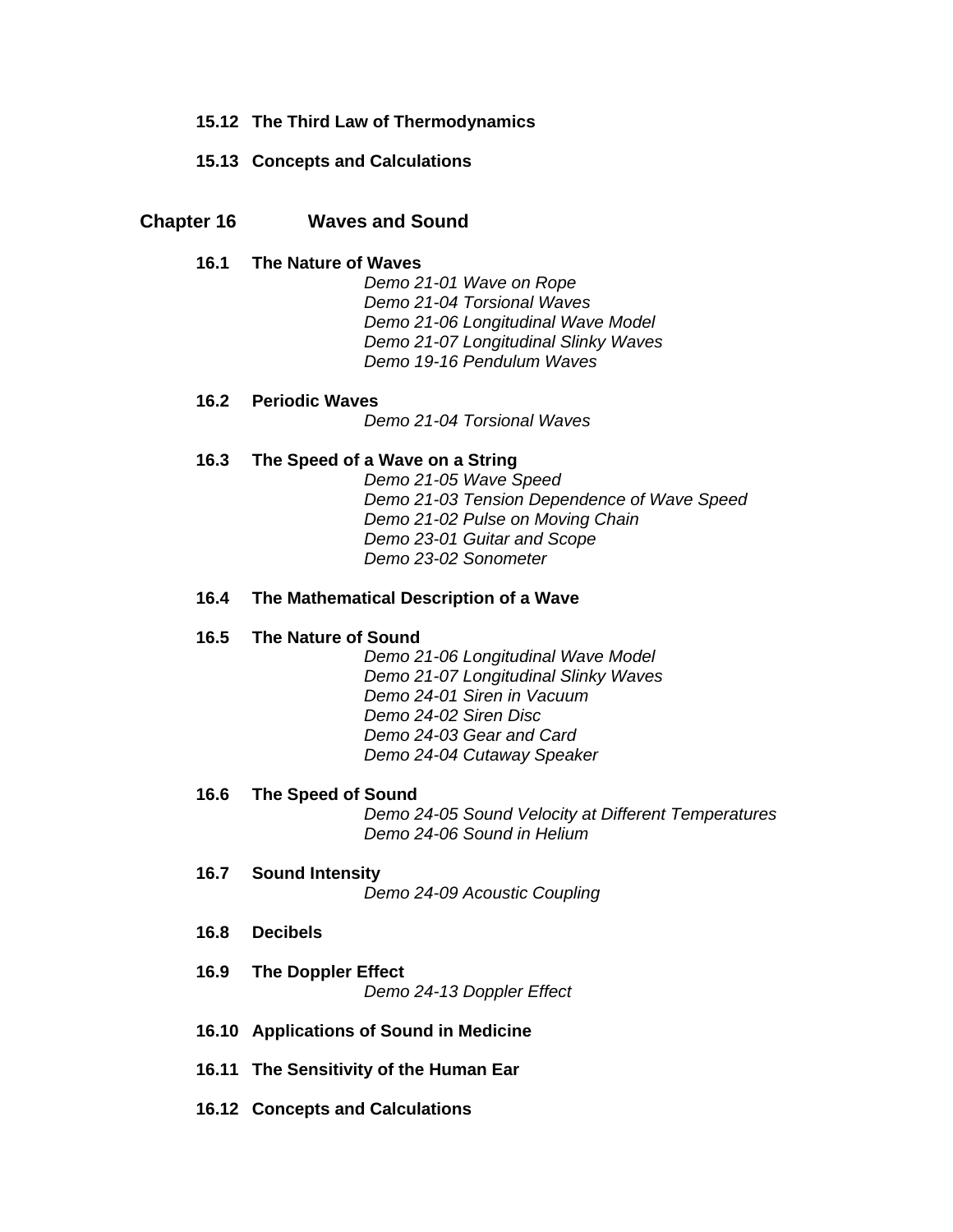## **Chapter 17 The Principle of Linear Superposition and Interference Phenomena**

#### **17.1 The Principle of Linear Superposition**  *Demo 21-08 Wave Superposition*

**17.2 Constructive and Destructive Interference of Sound Waves**  *Demo 24-12 Two Speaker Interference Demo 21-14 Double Slit Interference of Water Waves Demo 21-15 Moire Pattern* 

### **17.3 Diffraction**

*Demo 21-13 Single Slit Diffraction of Water Waves* 

#### **17.4 Beats**

*Demo 24-10 Tuning Fork Beats Demo 24-11 Beats with Speaker and Oscilloscope* 

## **17.5 Transverse Standing Waves**

*Demo 21-09 Reflection of Waves Demo 21-10 Spring Wave Reflection Demo 21-11 Wave Coupling Demo 24-09 Acoustic Coupling Demo 22-01 Longitudinal Standing Waves Demo 22-03 Standing Waves Demo 22-04 Three Tensions Standing Waves Demo 22-05 Rubber Tube Standing Waves Demo 23-01 Guitar and Scope Demo 23-02 Sonometer Demo 22-06 Drumhead Demo 22-07 Chladni Plates Demo 23-03 Tuning Forks Demo 23-04 Adjustable Tuning Fork Demo 23-05 Rectangular Bar Oscillations Demo 23-07 Xylophone Bars* 

## **17.6 Longitudinal Standing Waves**

*Demo 22-02 Slinky Standing Waves Demo 25-04 Resonance Tube Demo 25-05 Open and Closed End Pipes Demo 25-01 Resonance Tube with Piston Demo 25-02 Resonance Tubes (Three Lengths) Demo 25-03 Kundt's Tube Demo 25-06 Slide Whistle Demo 25-07 Singing Pipes Demo 25-08 Tuning Forks on Resonant Boxes Demo 23-08 Singing Rods Demo 23-06 High Frequency Metal Bars*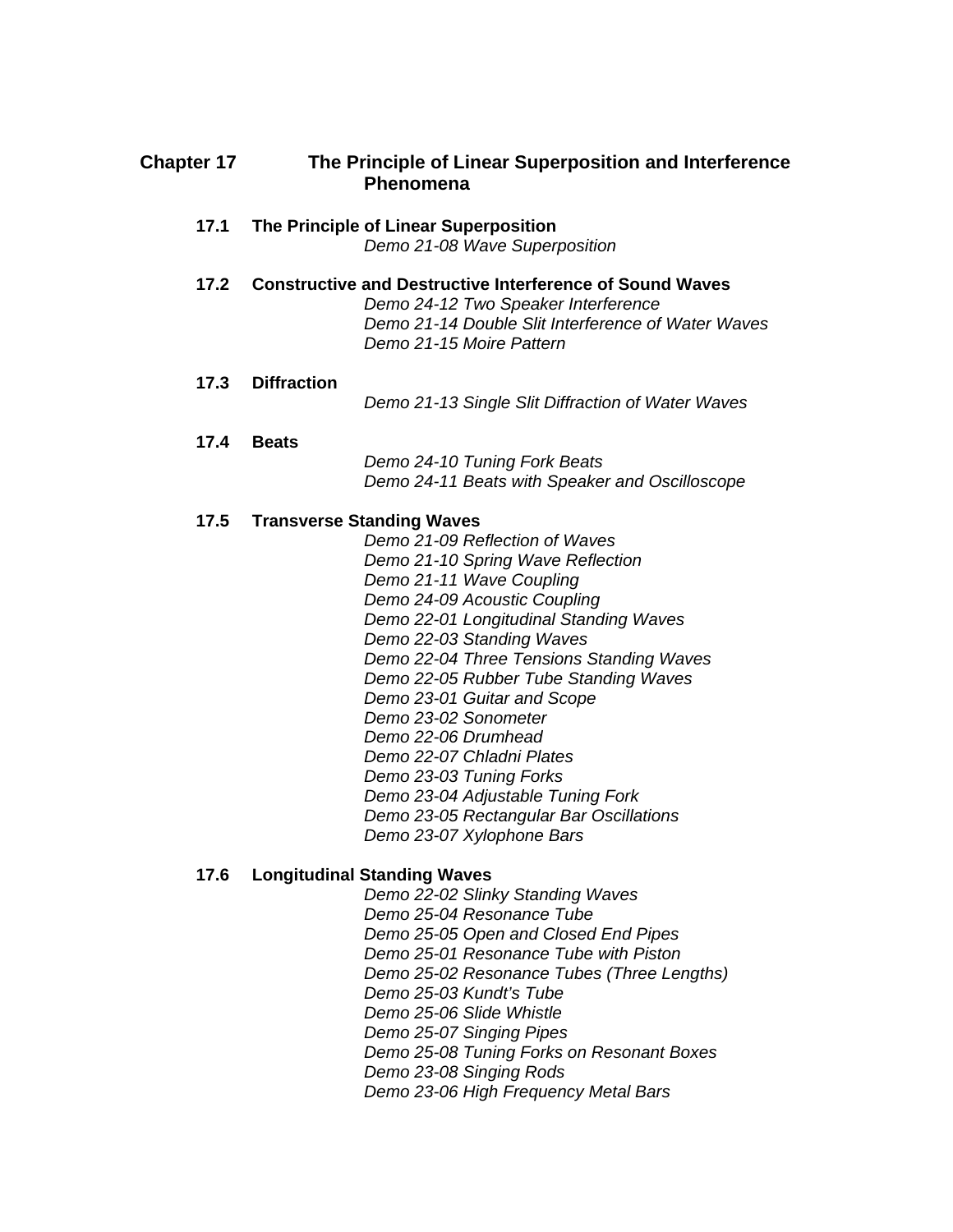*Demo 25-09 Helmholtz Resonators* 

# **17.7 Complex Sound Waves**

*Demo 24-07 Fourier Synthesizer Demo 24-08 Vocal Formants* 

**17.8 Concepts & Calculations** 

## **Chapter 18 Electric Forces and Electric Fields**

**18.1 The Origin of Electricity** 

#### **18.2 Charged Objects and the Electric Force**  *Demo 39-01 Electrostatic Rods*

*Demo 39-02 Electrostatic Rod and Cloth Demo 39-03 Electrostatic Ping-Pong Deflection Demo 39-04 Electrostatic Ping-Pong Balls* 

## **18.3 Conductors and Insulators**

*Demo 39-05 Conductors and Insulators* 

#### **18.4 Charging by Contact and by Induction**

*Demo 39-04 Electrostatic Ping-Pong Balls Chapter 40 Electrostatic Induction Demo 40-01 Electrostatic Induction Demo 40-02 Metal Rod Attraction Demo 40-03 Electrophorus Demo 40-04 Induction Generator Demo 40-05 Kelvin Water Dropper Demo 40-06 Wooden Needle* 

- **18.5 Coulomb's Law**
- **18.6 The Electric Field**

#### **18.7 Electric Field Lines**

*Demo 41-04 Electric Field Demo 41-02 Van de Graaff with Streamers* 

- **18.8 The Electric Field Inside a Conductor: Shielding**  *Demo 41-08 Faraday Cage Demo 41-09 Faraday Ice Pail Demo 56-11 Radio in Faraday Cage*
- **18.9 Gauss' Law**
- **18.10 Copiers and Computer Printers**
- **18.11 Concepts & Calculations**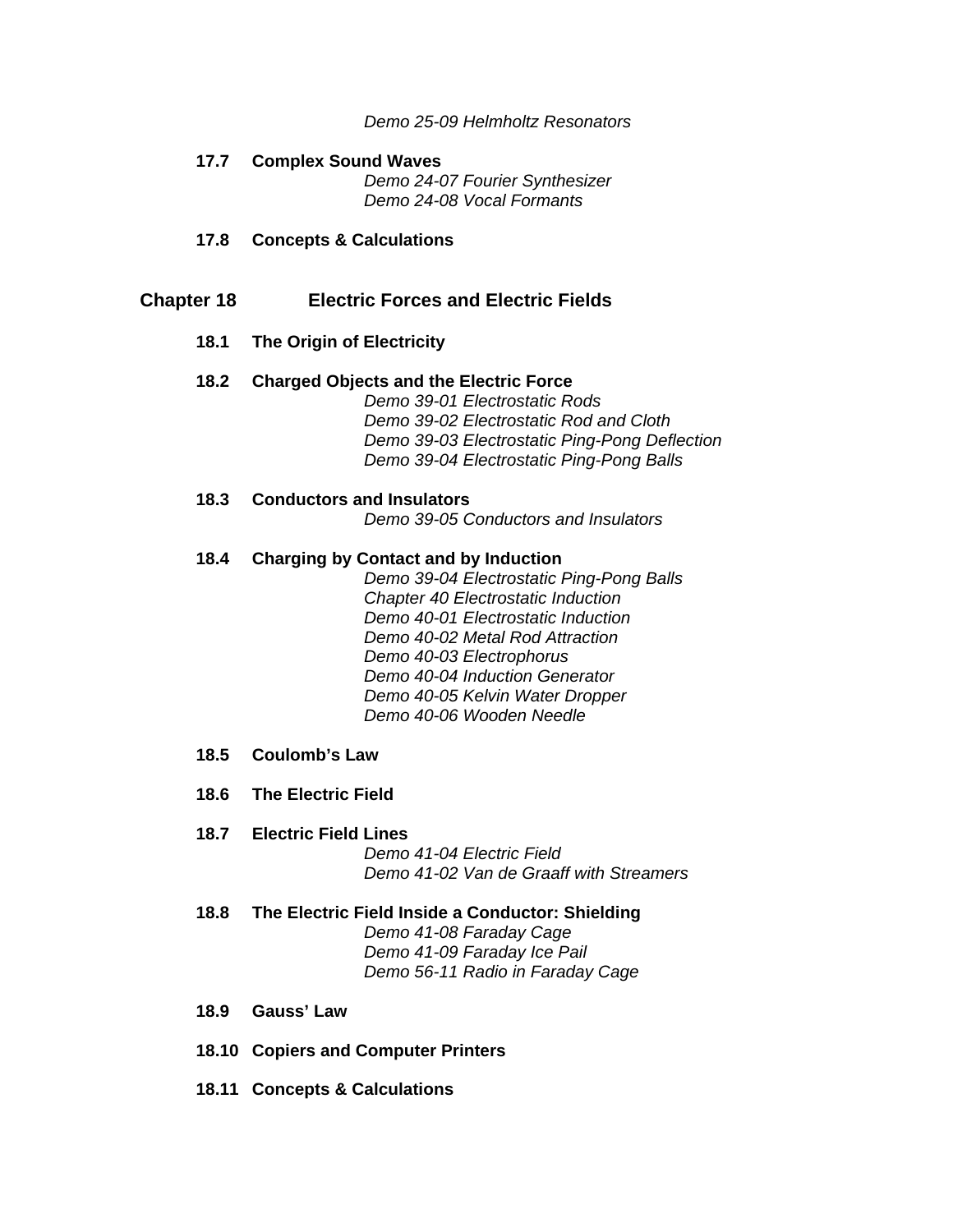## **Chapter 19 Electric Potential Energy and the Electric Potential**

**19.1 Potential Energy** 

*Demo 46-06 Exploding Capacitor* 

## **19.2 The Electric Potential Difference**

*Demo 41-01 Van de Graaff Generator Demo 41-03 Van de Graaff and Wand* 

## **19.3 The Electric Potential Difference Created by Point Charges**

*Demo 41-05 Lightning Rod Demo 41-06 Pinwheel Demo 41-07 Point and Candle Demo 41-10 Smoke Precipitation Demo 41-11 Electron Discharge Tube with Wheel* 

## **19.4 Equipotential Surfaces and Their Relation to the Electric Field**

## **19.5 Capacitors and Dielectrics**

*Demo 46-01 Leyden Jars on Toepler Holtz Demo 46-02 Parallel Plate Capacitor Demo 46-03 Parallel Plate Capacitor Dielectrics Demo 46-04 Rotary Capacitor Demo 46-05 Battery and Separable Capacitor Demo 46-06 Exploding Capacitor Demo 46-07 Force on a Dielectric Demo 46-08 Dissectible Capacitor Demo 46-09 Grounded Leyden Jar* 

#### **19.6 Biomedical Applications of Electric Potential Differences**

**19.7 Concepts & Calculations** 

## **Chapter 20 Electric Circuits**

**20.1 Electromotive Force and Current**  *Demo 45-02 Battery Effect* 

#### **20.2 Ohm's Law**

*Demo 42-02 Ohm's Law Demo 42-05 Electron Motion Model Demo 43-01 Voltage Drop Along Wire* 

#### **20.3 Resistance and Resistivity**

*Demo 42-01 Resistance Wires Demo 42-0320 Heated Wire Demo 42-04 Cooled Wire Demo 38-01 Thermistor*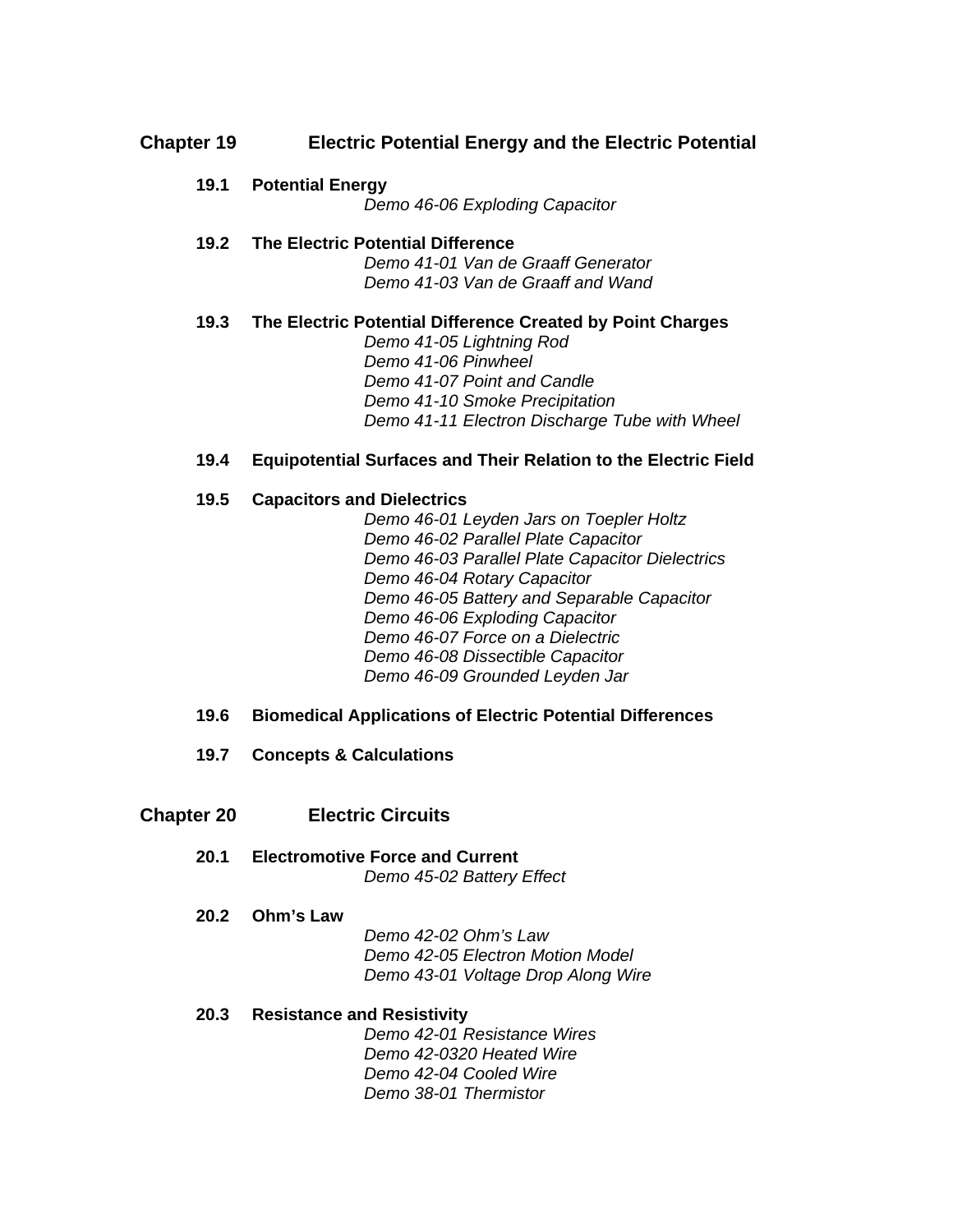*Demo 44-01 Neon Bulb Resistivity Demo 44-02 Carbon and Tungsten Lamps Demo 45-01 Conductivity of Solutions Demo 44-03 Diode Demo 44-04 Rectifier Circuit Demo 44-05 Transistor Amplifier* 

#### **20.4 Electric Power**

*Demo 43-06 I2R Losses Demo 43-07 Hot Dog Frying Demo 43-05 Voltage Drops in House Wires* 

#### **20.5 Alternating Current**

*Demo 51-05 AC/DC Generator Demo 50-07 AC/DC Magnetic Contrast* 

#### **20.6 Series Wiring**

*Demo 42-06 Series/Parallel Resistors Demo 42-07 Series/Parallel Light Bulbs Demo 43-01 Voltage Drop Along Wire* 

#### **20.7 Parallel Wiring**

*Demo 42-06 Series/Parallel Resistors Demo 42-07 Series/Parallel Light Bulbs* 

#### **20.8 Circuits Wired Partially in Series and Partially in Parallel**  *Demo 43-05 Voltage Drops in House Wires*

#### **20.9 Internal Resistance**

*Demo 43-03 Internal Resistance of Batteries* 

#### **20.10 Kirchoff's Rules**

*Demo 42-10 Conservation of Current Demo 43-02 Sum of IR Drops Demo 43-01 Voltage Drop Along Wire* 

#### **20.11 The Measurement of Current and Voltage**

*Demo 42-09 Galvanometer as Voltmeter and Ammeter Demo 43-04 Loading by a Voltmeter Demo 42-08 Wheatstone Bridge* 

**20.12 Capacitors in Series and Parallel**  *Demo 46-10 Series/Parallel Capacitors* 

#### **20.13 RC Circuits**

*Demo 46-11 RC Charging Curve Demo 46-12 Relaxation Oscillator* 

**20.14 Safety and the Physiological Effects of Current**  *Demo 46-06 Exploding Capacitor*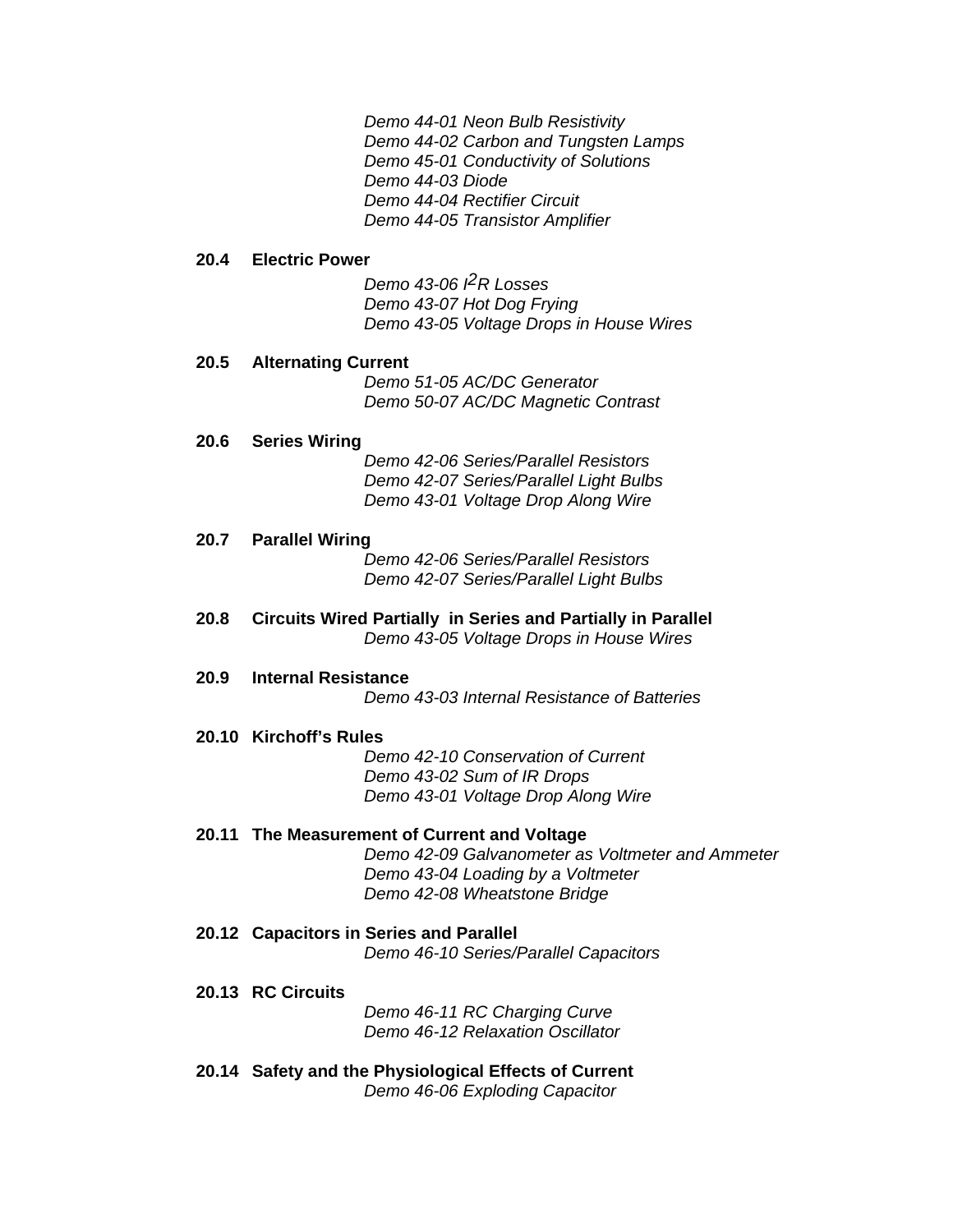## **20.15 Concepts & Calculations**

## **Chapter 21 Magnetic Forces and Magnetic Fields**

#### **21.1 Magnetic Fields**

*Demo 47-01 Magnetic Attraction/Repulsion Demo 47-04 Magnetic Fields Around Bar Magnets Demo 47-02 Lodestone Demo 47-03 Dip Needle Demo 47-05 Broken Magnet* 

#### **21.2 The Force That a Magnetic Field Exerts on a Moving Charge**

#### **21.3 The Motion of a Charged Particle in a Magnetic Field**

*Demo 50-03 Deflected Electron Beam Demo 50-04 Fine Beam Tube Demo 54-01 Inductance Spark Demo 54-02 Inductor with Lamp on AC Demo 54-03 Lamps in Parallel with Solenoid Demo 50-06 Ion Motor* 

## **21.4 The Mass Spectrometer**

### **21.5 The Force on a Current in a Magnetic Field**

*Demo 50-01 Jumping Wire Demo 50-05 Barlow's Wheel Demo 50-10 Hall Effect Demo 50-07 AC/DC Magnetic Contrast* 

#### **21.6 The Torque on a Current-Carrying Coil**

*Demo 50-02 Ampere's Frame Demo 50-08 D'Arsonval Meter Demo 50-09 DC Motor* 

#### **21.7 Magnetic Fields Produced by Currents**

*Demo 48-01 Right-Hand Rule Demo 48-02 Oersted's Needle Demo 48-03 Magnetic Fields Around Currents Demo 48-04 Solenoid Bar Magnet Demo 48-05 Large Electromagnet Demo 48-06 Electromagnet with 1.5-V Battery Demo 48-07 Pinch Wires Demo 48-08 Biot-Savart Law Demo 47-06 Lowest Energy Configuration* 

#### **21.8 Ampere's Law**

#### **21.9 Magnetic Materials**

*Demo 49-01 Magnetizing Iron by Contact*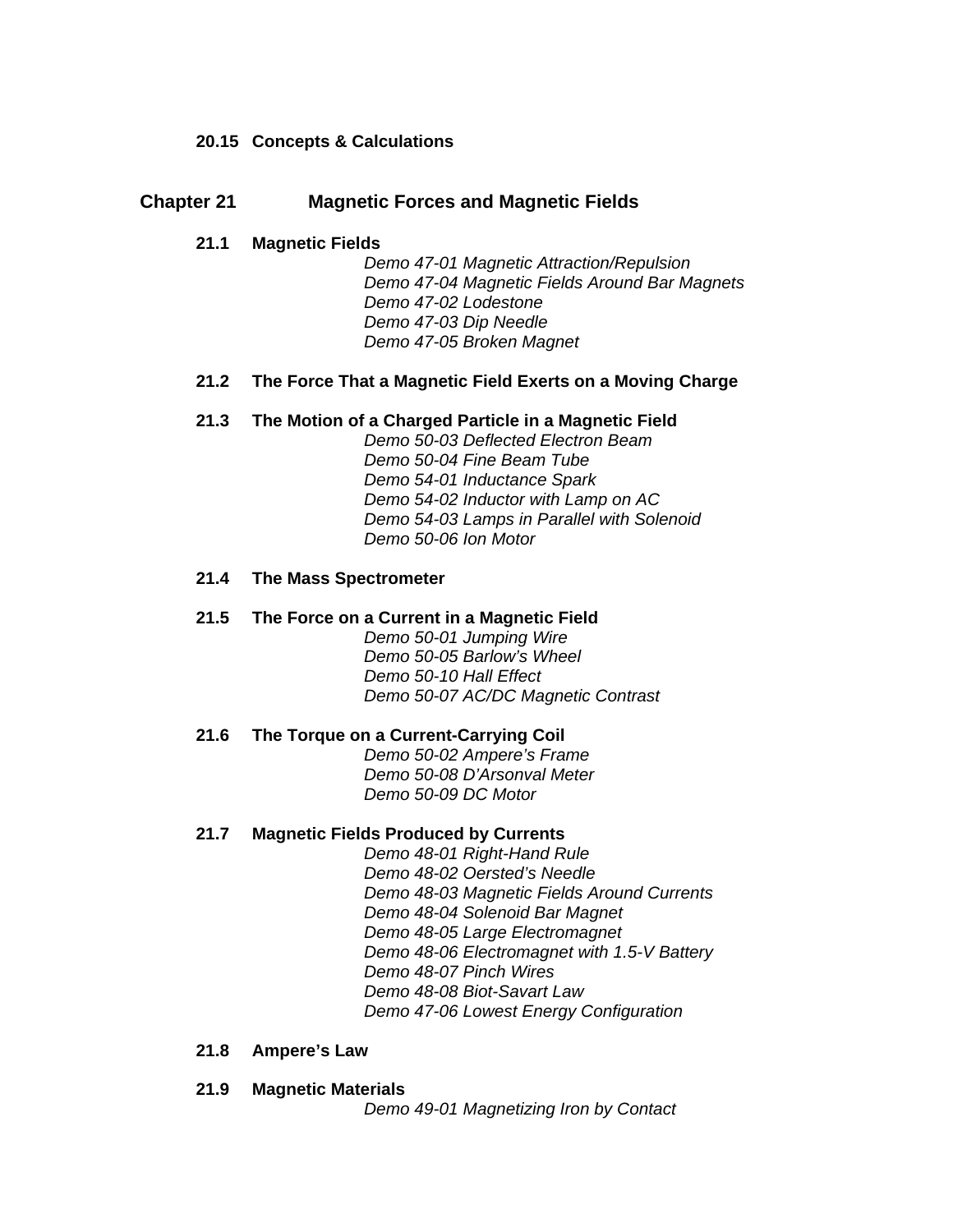*Demo 49-02 Magnetic Domain Model Demo 49-03 Magnetizing Iron Demo 49-04 Demagnetizing Iron by Hammering Demo 49-05 Barkhausen Effect Demo 49-06 Magnetic Shielding Demo 49-07 Permalloy in Earth's Field Demo 49-08 Paramagnetism and Diamagnetism Demo 49-09 Dysprosium in Liquid Nitrogen Demo 49-10 Curie Nickel Demo 49-11 Curie Temperature Wheel* 

## **21.10 Concepts & Calculations**

## **Chapter 22 Electromagnetic Induction**

**22.1 Induced EMF and Induced Current**  *Demo 51-01 Wire and Magnet Demo 51-02 10/20/40 Coils with Magnet Demo 51-04 Faraday Disc* 

#### **22.2 Motional EMF**

*Demo 52-01 Eddy Current Pendulum Demo 52-02 Arago's Disc Demo 52-03 Eddy Current Tubes* 

**22.3 Magnetic Flux** 

*Demo 51-03 Earth Coil* 

**22.4 Faraday's Law of Electromagnetic Induction**  *Demo 52-04 Electromagnetic Can Breaker* 

#### **22.5 Lenz's Law**

*Demo 51-09 Faraday Repulsion Coil Demo 51-06 Current-Coupled Pendula Demo 51-08 Thomson's Flying Ring* 

- **22.6 Applications of Electromagnetic Induction to the Reproduction of ` Sound**
- **22.7 The Electric Generator**  *Demo 51-05 AC/DC Generator*
- **22.8 Mutual Inductance and Self-Inductance**  *Demo 51-10 Two Coils Demo 51-11 Induction Coil Demo 51-07 Inductive Coil with Lamp*
- **22.9 Transformers**

*Demo 51-12 Vertical Primary and Secondary Coils Demo 51-13 Transformers*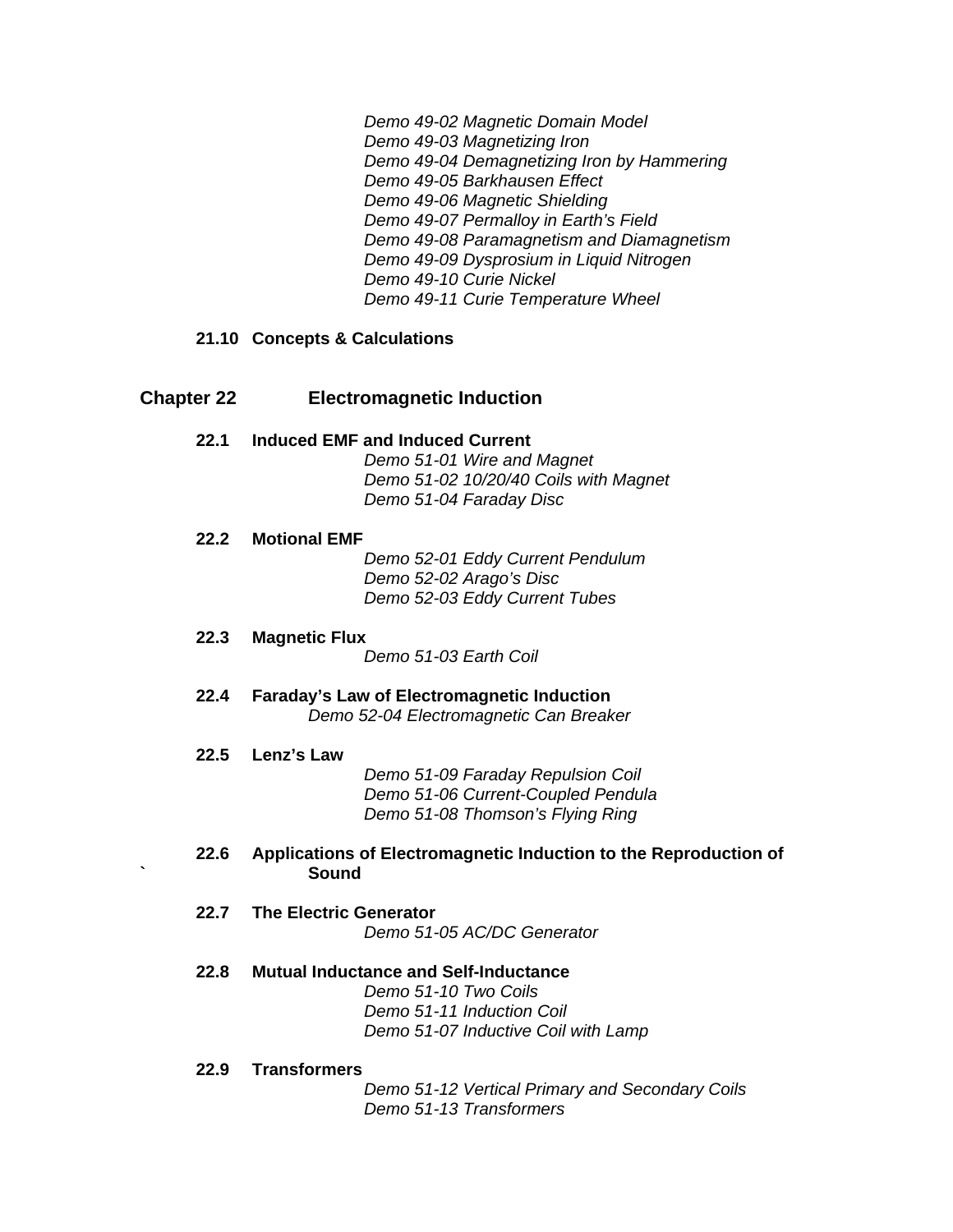*Demo 51-11 Induction Coil Demo 53-01 Hysteresis Curve Demo 53-02 Hysteresis Waste Heat* 

### **22.10 Concepts & Calculations**

## **Chapter 23 Alternating Current Circuits**

- **23.1 Capacitors and Capacitive Reactance**
- **23.2 Inductors and Inductive Reactance**  *Demo 51-07 Inductive Coil with Lamp*
- **23.3 Circuits Containing Resistance, Capacitance , and Inductance**  *Demo 55-02 Damped LRC Oscillation*
- **23.4 Resonance in Electric Circuits**  *Demo 55-01 Driven LRC Circuit Demo 55-03 Tesla Coil*

#### **23.5 Semiconductor Devices**

*Demo 44-03 Diode Demo 44-04 Rectifier Circuit Demo 44-05 Transistor Amplifier Demo 66-04 Solar Cells Demo 37-01 Superconductors Demo 38-02 Thermoelectric Magnet Demo 38-04Thermocouple Demo 37-02 Crystal Models Demo 37-03 Faults in Crystal* 

#### **23.6 Concepts & Calculations**

## **Chapter 24 Electromagnetic Waves**

**24.1 The Nature of Electromagnetic Waves**  *Demo 56-01 Light in a Vacuum Demo 56-09 Microwave Standing Waves* 

#### **24.2 The Electromagnetic Spectrum**

*Demo 56-01 Light in a Vacuum Demo 63-01 Infrared in Spectrum Demo 56-05 Radio Waves Demo 56-08 Microwave Unit Demo 56-07 Lecher Wires Demo 63-02 Colors in Spectral Light Demo 63-03 Rainbow Disc Demo 63-04 Newton's Color Disc*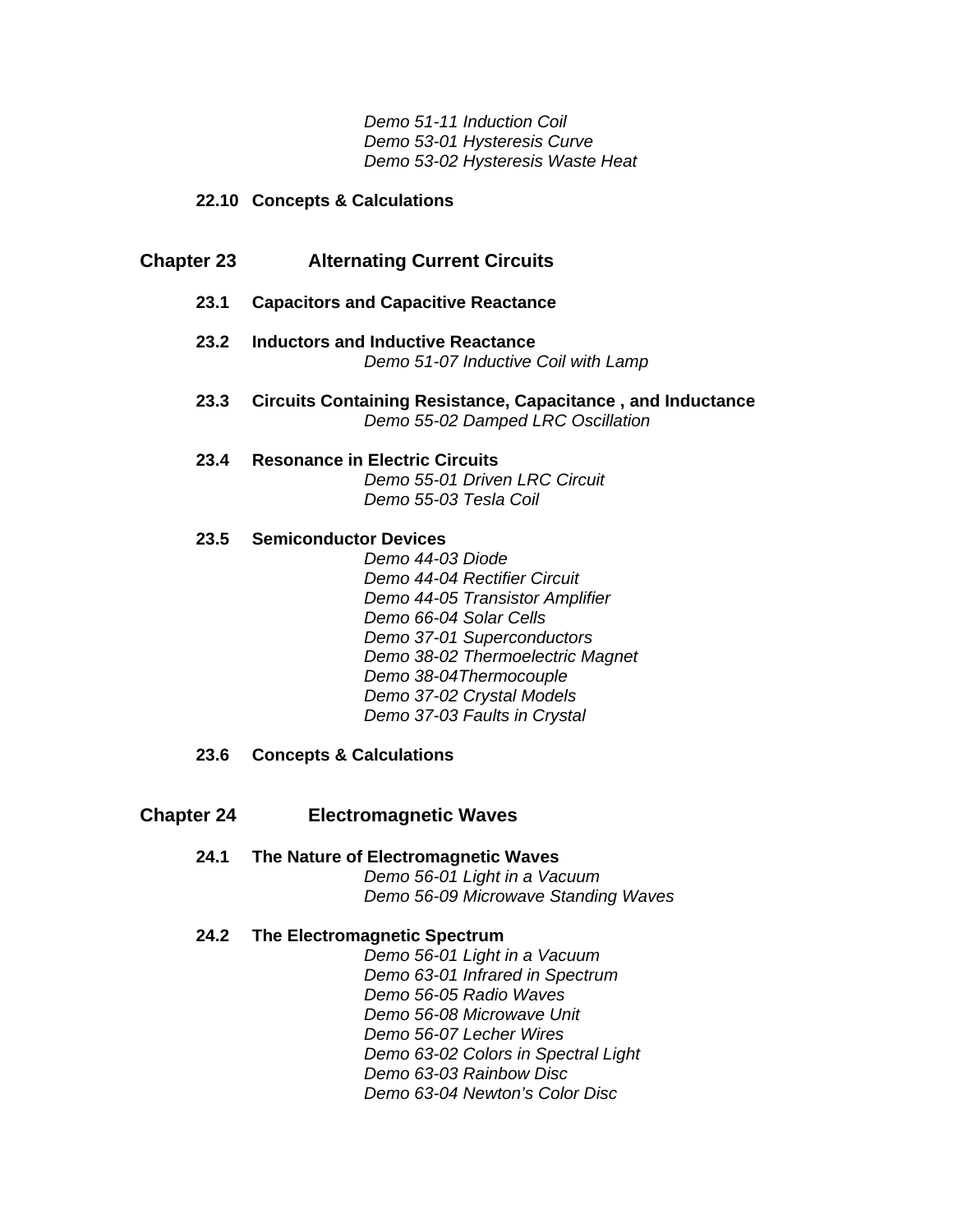*Demo 63-05 Additive Color Mixing* 

# **24.3 The Speed of Light**

*Demo 56-01 Light in a Vacuum* 

**24.4 The Energy Carried by Electromagnetic Waves**  *Demo 56-04 Inverse Square Law Demo 56-10 Microwave Absorption* 

#### **24.5 The Doppler Effect and Electromagnetic Waves**

#### **24.6 Polarization**

*Demo 64-01 Polaroid Sheets Crossed and Uncrossed Demo 64-02 Polaroids Cut at 45 Degrees Demo 64-03 Rotation by Polarizing Filter Demo 64-04 Microwave Polarization Demo 64-07 Polarization by Scattering Demo 64-08 Artificial Sunset Demo 65-01 Optical Activity in Cellophane Tape Demo 65-02 Polarized Lion Demo 65-03 Optical Activity in Corn Syrup Demo 65-04 Polage Demo 65-05 Photoelastic Sress Figures Demo 65-06 Barbershop Sugar Tube Demo 65-07 Quarter Wave Plate Demo 65-08 Double Refraction in Calcite Demo 65-09 Liquid Crystal Sheets* 

#### **24.7 Concepts & Calculations**

### **Chapter 25 The Reflection of Light: Mirrors**

#### **25.1 Wave Fronts and Rays**

#### **25.2 `The Reflection of Light**

*Demo 56-02 Straight Line Propagation Demo 57-03 Angles of Incidence and Reflection Demo 57-02 Diffuse/Specular Reflection Demo 57-07 Corner Reflector Demo 57-01 Microwave Reflection* 

#### **25.3 The Formation of Images by a Plane Mirror**

*Demo 57-04 Location of Image Demo 57-05 Parity Reversal in a Mirror Demo 57-06 Hinged Mirrors Demo 57-07 Corner Reflector Demo 57-08 Barbershop Mirrors Demo 57-09 Mirror Box*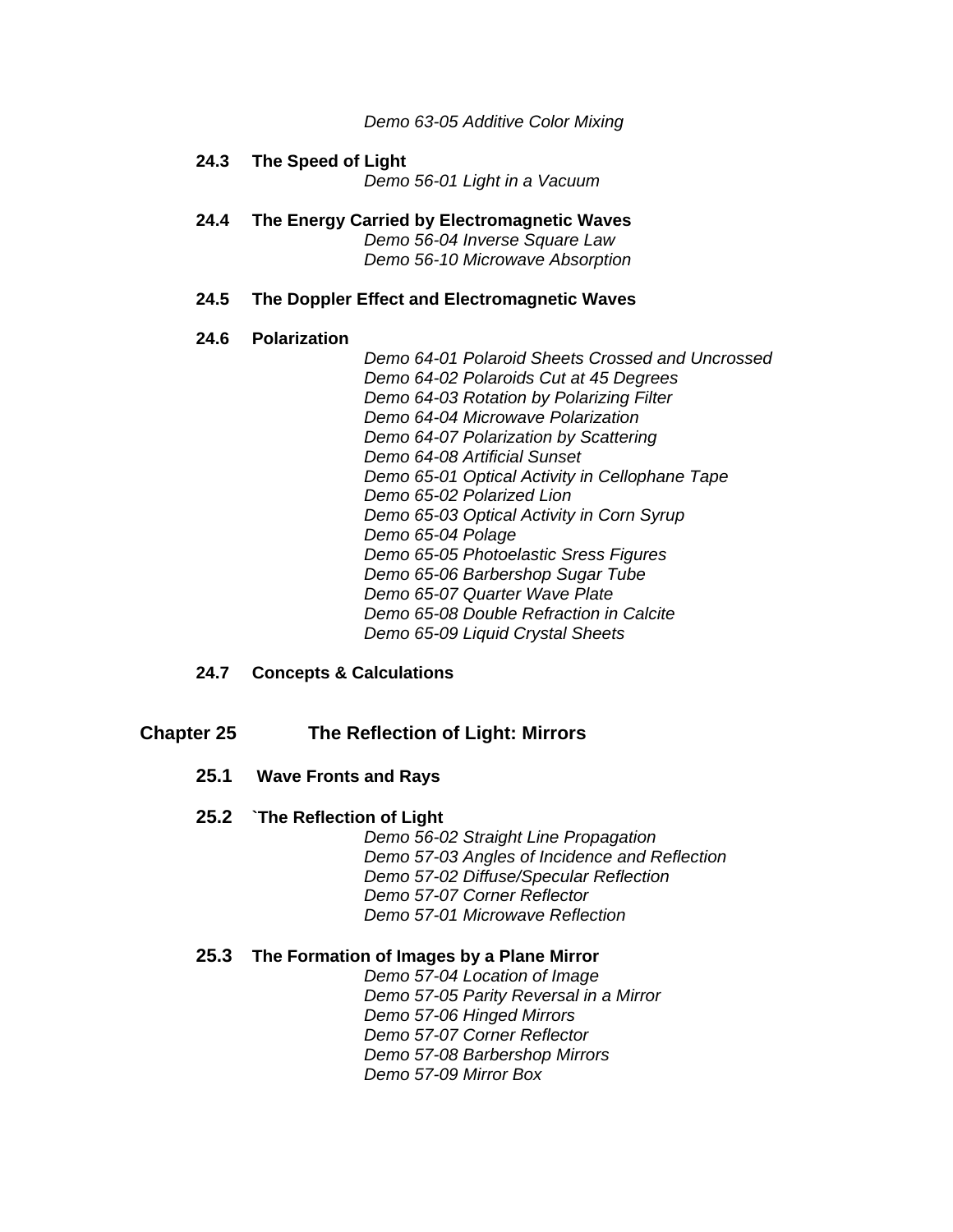**25.4 Spherical Mirrors** 

*Demo 58-01 Concave and Convex Mirrors Demo 58-02 Spherical Aberration in a Mirror Demo 58-03 Energy at a Focal Point Demo 58-04 Heat Focusing Demo 58-05 Large Concave Mirror* 

- **25.5 The Formation of Images by Spherical Mirrors**
- **25.6 The Mirror Equation and the Magnification Equation**
- **25.7 Concepts & Calculations**

## **Chapter 26 The Refraction of Light: Lenses and Optical Instruments**

**26.1 The Index of Refraction**  *Demo 21-12 Refraction of Water Waves* 

#### **26.2 Snell's Law and the Refraction of Light**

*Demo 59-01 Refraction/Reflection from Plastic Block Demo 59-02 Small Refraction Tank Demo 59-03 Acrylic/Lead Glass Refraction Demo 59-05 Disappearing Eye Dropper* 

#### **26.3 Total Internal Reflection**

*Demo 59-06 Critical Angle/Total Internal Reflection Demo 59-07 Silver Soot Ball Demo 59-08 Light Pipes Demo 59-09 Optical Path in Fibers Demo 59-10 Laser Waterfall* 

- **26.4 Polarization and the Reflection and Refraction of Light**  *Demo 64-05 Polarization by Reflection Demo 64-06 Polarization by Double Reflection*
- **26.5 The Dispersion of Light: Prisms and Rainbows**  *Demo 59-04 Three Different Prisms*
- **26.6 Lenses**

#### **26.7 The Formation of Images by Lenses**

*Demo 60-03 Ray Tracing with Lenses Demo 60-02 Lens Magnification Demo 60-04 Fresnel Lens Demo 60-05 Fillable Air Lenses Demo 60-01 Real Image Formation Demo 56-03 Pinhole Camera* 

**26.8 The Thin-Lens Equation and the Magnification Equation**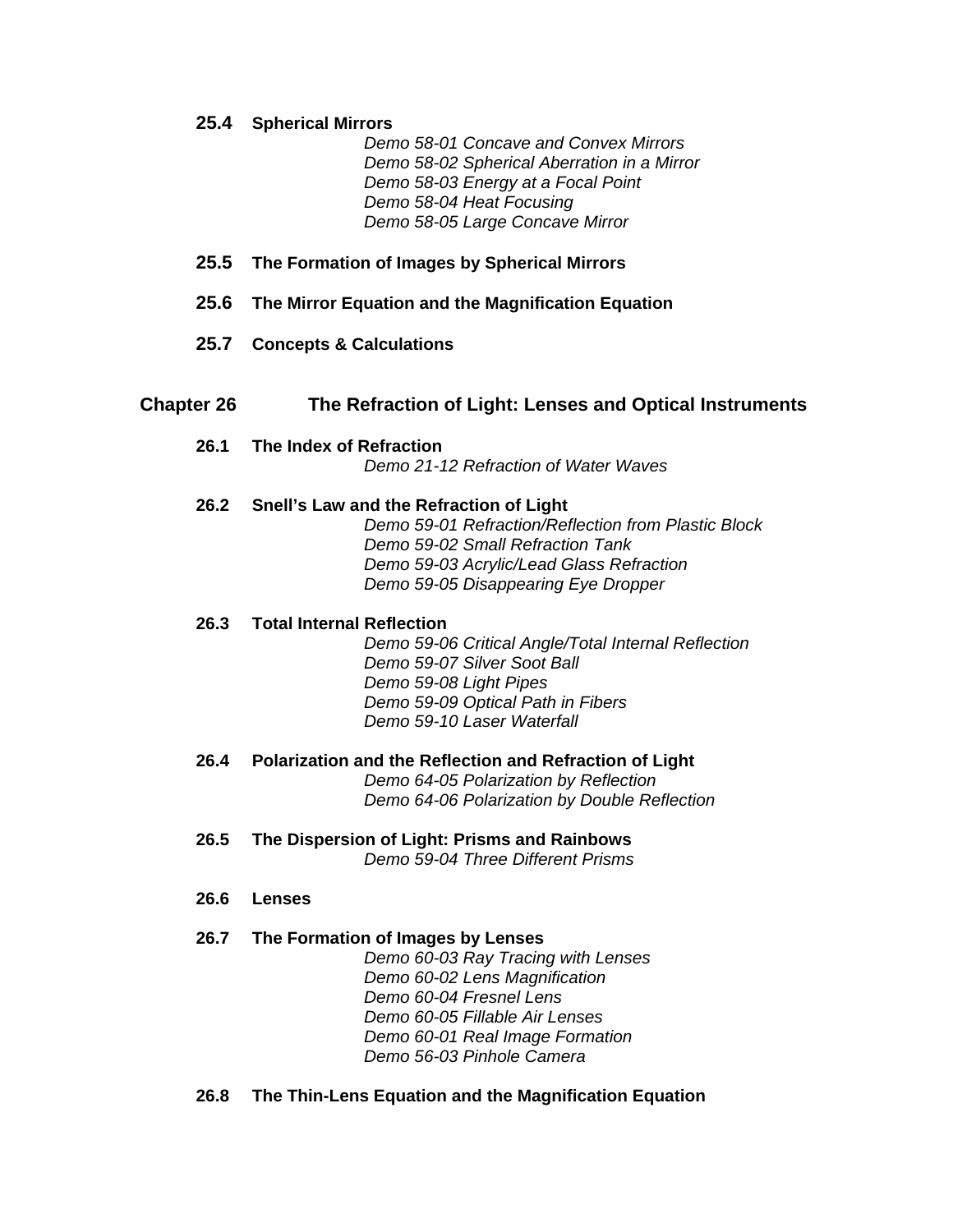#### *Demo 60-02 Lens Magnification*

- **26.9 Lenses in Combination**
- **26.10 The Human Eye**  *Demo 56-06 Impossible Triangle*
- **26.11 Angular Magnification and the Magnifying Glass**
- **26.12 The Compound Microscope**
- **26.13 The Telescope**
- **26.14 Lens Aberrations**

*Demo 60-06 Spherical Aberration Demo 60-07 Chromatic Aberration Demo 60-08 Astigmatism Demo 60-09 Off Axis Distortion* 

**26.15 Concepts & Calculations** 

## **Chapter 27 Interference and the Wave Nature of Light**

- **27.1 The Principle of Linear Superposition**
- **27.2 Young's Double-Slit Experiment**  *Demo 62-02 Double Slit Interference Demo 62-01 Microwave Double Slit Interference*

#### **27.3 Thin-Film Interference**

*Demo 62-05 Glass Plates in Sodium Light Demo 62-06 Newton's Rings Demo 62-07 Interference Filters Demo 62-08 Pohl's Mica Sheet Demo 62-09 Soap Film Interference* 

## **27.4 The Michelson Interferometer**

*Demo 62-11 Michelson Interferometer with White Light Demo 62-10 Microwave Interferometer* 

#### **27.5 Diffraction**

*Demo 61-01 Microwave Diffraction Demo 61-02 Single Slit Diffraction Demo 61-03 Single Slit Diffraction (Cornell Slides) Demo 61-04 Thin Wire Diffraction Demo 61-05 Poisson's Bright Spot Demo 61-06 Shadow of Needle Demo 61-07 Pin Hole Diffraction Demo 61-08 Knife Edge Diffraction*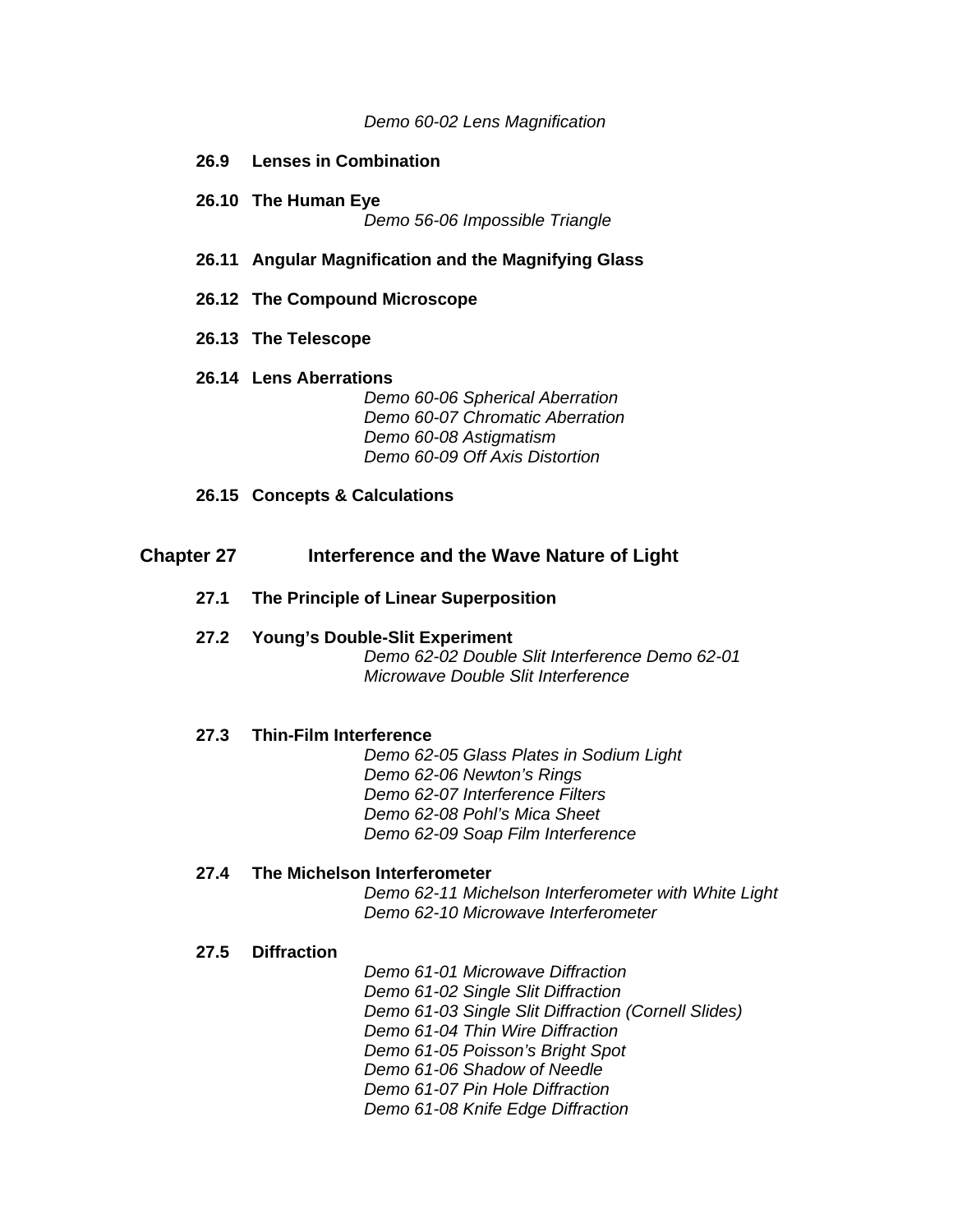- **27.6 Resolving Power**  *Demo 61-09 Resolving Power*
- **27.7 The Diffraction Grating**  *Demo 62-03 Multiple Slit Interference Demo 62-04 Interference Gratings*
- **27.8 Compact Discs, Digital Video Discs, and the Use of Interference**  *Demo 62-12 Holograms*
- **27.9 X-Ray Diffraction**
- **27.10 Concepts & Calculations**

## **Chapter 28 Special Relativity**

- **28.1 Events and Inertial Reference Frames**
- **28.2 The Postulates of Special Relativity**
- **28.3 The Relativity of Time: Time Dilation**
- **28.4 The Relativity of Length: Length Contraction**
- **28.5 Relativistic Momentum**
- **28.6 The Equivalence of Mass and Energy**
- **28.7 The Relativistic Addition of Velocities**
- **28.8 Concepts & Calculations**

#### **Chapter 29 Particles and Waves**

- **29.1 The Wave-Particle Duality**  *Demo 66-05 Microwave Barrier Penetration*
- **29.2 Blackbody Radiation and Planck's Constant**  *Demo 66-01 Radiation Spectrum of a Hot Object Demo 66-08 Bichsel Boxes*
- **29.3 Photons and the Photoelectric Effect**  *Demo 66-02 Photoelectric Effect in Zinc Demo 66-03 X-ray Ionization Demo 66-04 Solar Cells Demo 67-09 Triboluminescence Demo 67-10 Luminescence*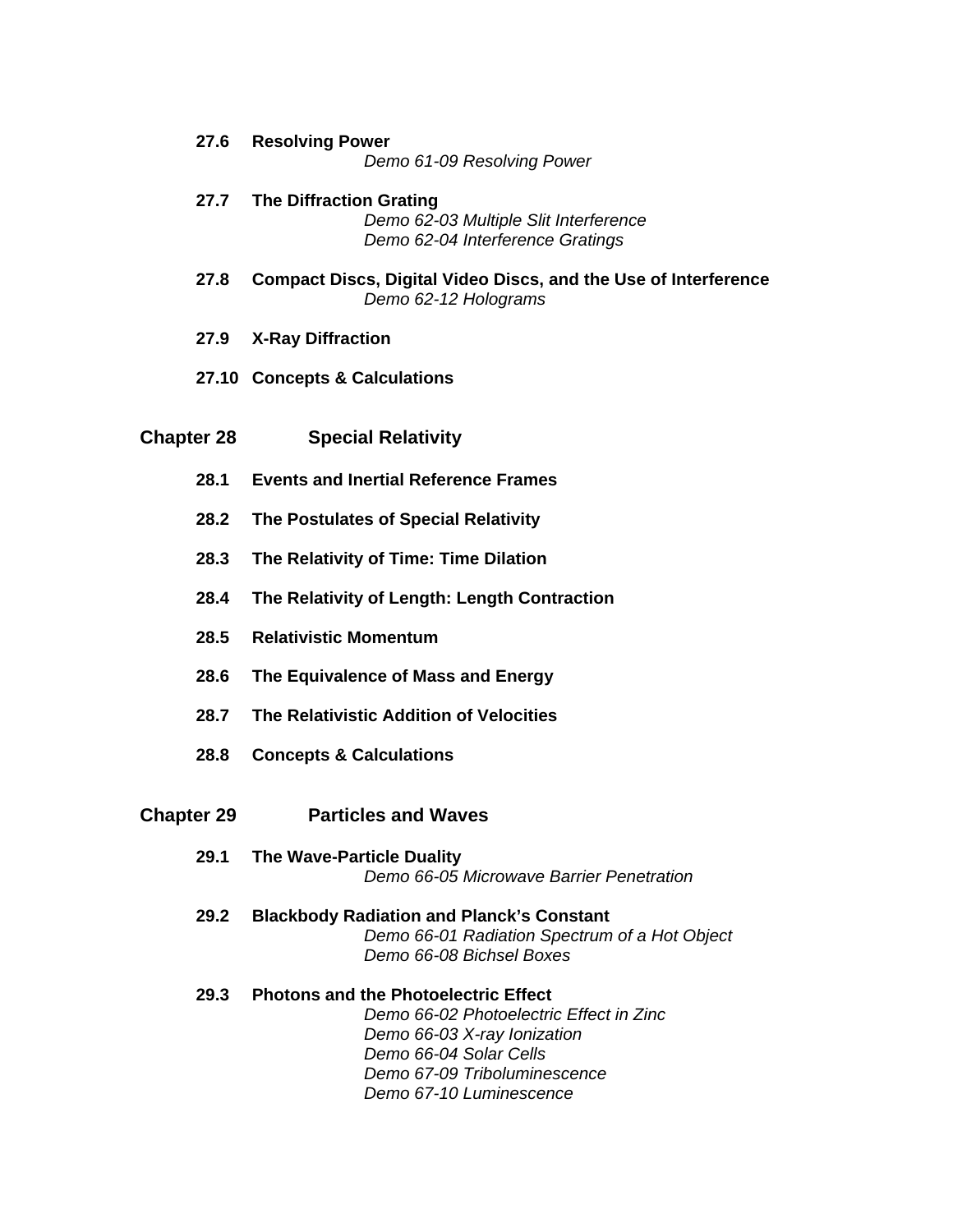## **29.4 The Momentum of a Photon and the Compton Effect**

- **29.5 The De Broglie Wavelength and the Wave Nature of Matter**  *Demo 66-06 Electron Diffraction*
- **29.6 The Heisenberg Uncertainty Principle**
- **29.7 Concepts & Calculations**

## **Chapter 30 The Nature of the Atom**

#### **30.1 Rutherford Scattering and the Nuclear Atom**

*Demo 68-01 Rutherford Scattering*  Demo 66-07 *Millikan Oil Drop Demo 67-03 Thermionic Emission Demo 67-04 Electron Discharge Tube with Cross Demo 67-05 Discharge Tube and Vacuum Pump* 

## **30.2 Line Spectra**

*Demo 67-01 Emission Spectra Demo 67-02 Spectral Absorption by Sodium Vapor Demo 67-07 Flame Salts Demo 67-11 Fluorescence Demo 67-06 Plasma Tube* 

- **30.3 The Bohr Model of the Hydrogen Spectrum**  *Demo 67-12 Franck-Hertz Effect*
- **30.4 De Broglie's Explanation of Bohr's Assumption about Angular Momentum**
- **30.5 The Quantum Mechanical Picture of the Hydrogen Atom**  *Demo 67-12 Franck-Hertz Effect*
- **30.6 The Pauli Exclusion Principle and the Periodic Table of the Elements**  *Demo 67-12 Franck-Hertz Effect*
- **30.7 X-Rays**  *Demo 66-03 X-ray Ionization*
- **30.8 The Laser**
- **30.9 Medical Applications of the Laser**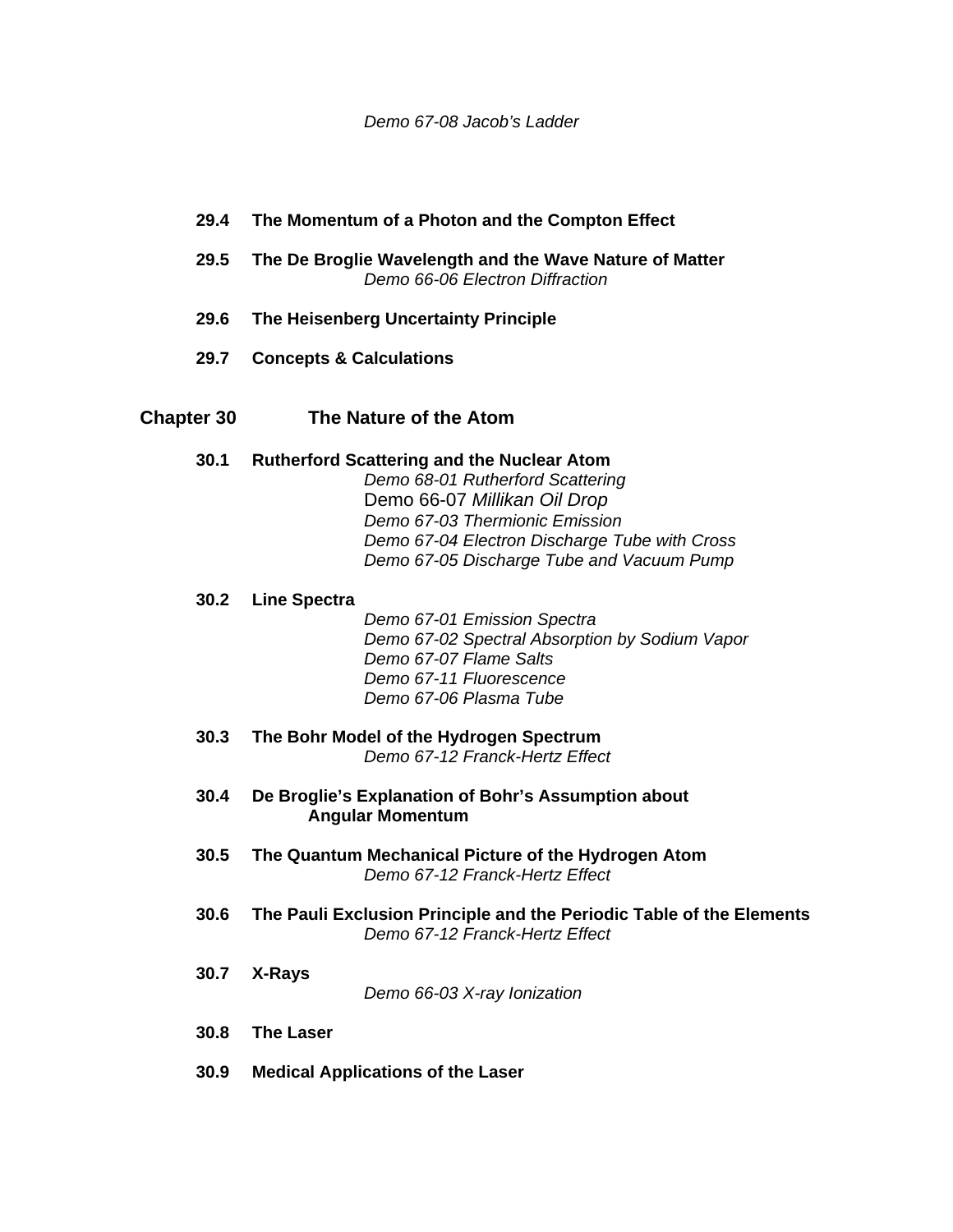#### *Demo 62-12 Holograms*

**30.11 Concepts & Calculations** 

## **Chapter 31 Nuclear Physics and Radioactivity**

- **31.1 Nuclear Structure**
- **31.2 The Strong Nuclear Force and the Stability of the Nucleus**
- **31.3 The Mass Defect of the Nucleus and Nuclear Binding Energy**
- **31.4 Radioactivity**  *Demo 68-02 Nuclear Shielding Demo 68-05 Cosmic Rays*
- **31.5 The Neutrino**
- **31.6 Radioactive Decay and Activity**  *Demo 68-02 Nuclear Shielding Demo 68-04 Half-Life*
- **31.7 Radioactive Dating**  *Demo 68-04 Half-Life*
- **31.8 Radioactive Decay Series**
- **31.9 Radiation Detectors**  *Demo 68-02 Nuclear Shielding Demo 68-05 Cosmic Rays*
- **31.10 Concepts & Calculations**

## **Chapter 32 Ionizing Radiation, Nuclear Energy, and Elementary Particles**

- **32.1 Biological Effects of Ionizing Radiation**
- **32.2 Induced Nuclear Reactions**
- **32.3 Nuclear Fission**  *Demo 68-03 Mousetrap Chain Reaction*
- **32.4 Nuclear Reactors**  *Demo 68-03 Mousetrap Chain Reaction*
- **32.5 Nuclear Fusion**